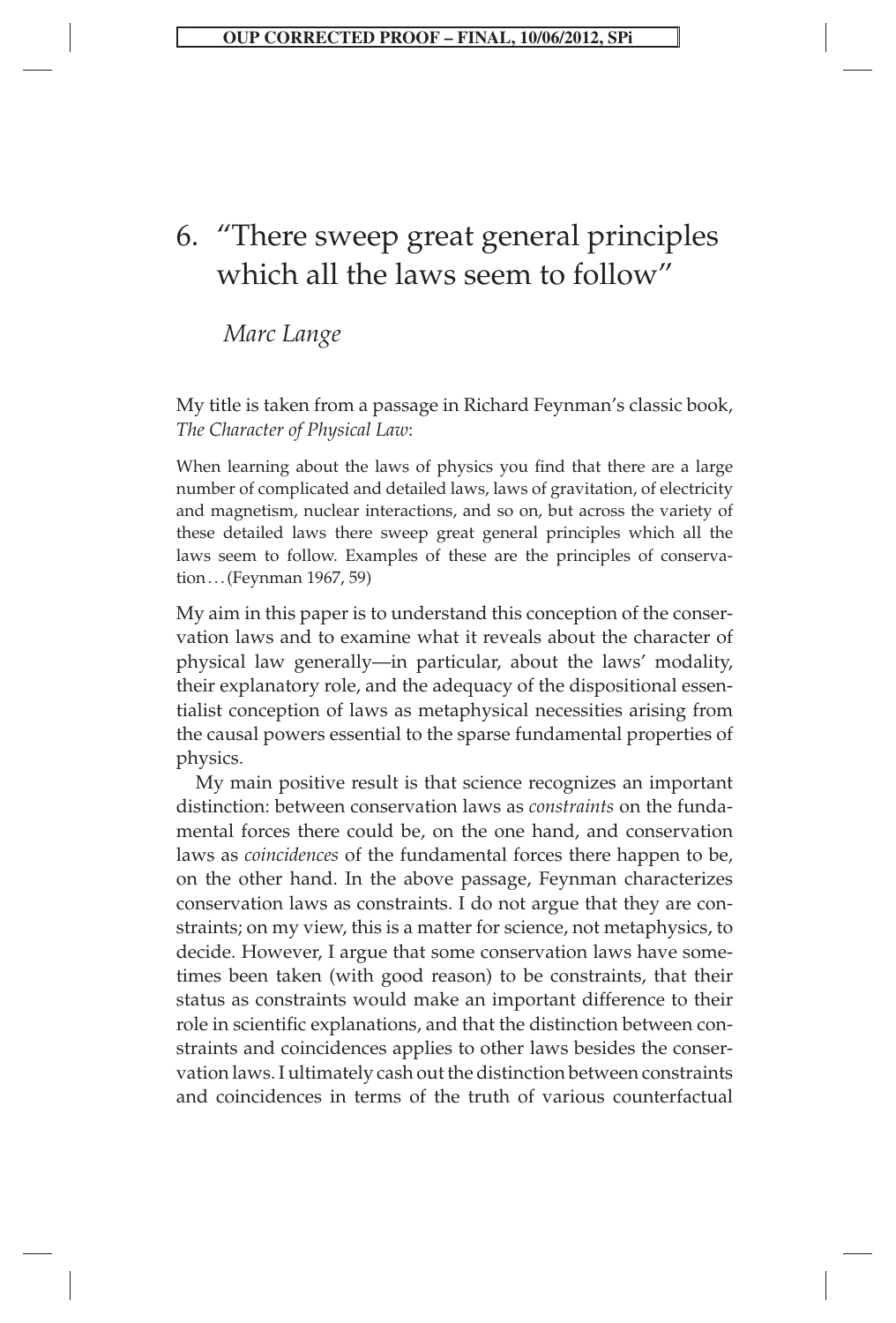conditionals, and I briefly sketch how this way of elaborating the distinction relates to my broader account of natural law (Lange 2009).

 My main negative result is that metaphysical pictures along the lines defended recently by Alexander Bird (2007), Brian Ellis (2001, 2002), and Stephen Mumford (2004)—for which, despite some disagreements among these authors, I will use the catch-all term "dispositional essentialism"—cannot accommodate the distinction between constraints and coincidences. Such a picture must portray all conservation laws as coincidences. It thus forecloses options that science has (with good reason) taken seriously. This failure is a weighty count against dispositional essentialism.

### 1. CONSTRAINTS VERSUS COINCIDENCES

 Consider the law of energy conservation. (I could just as well have chosen any of the other conservation laws that have been proposed in the history of physics, such as the conservation of linear momentum, angular momentum, electric charge, mass, parity, baryon number, or lepton number.) As Feynman emphasizes, though the various kinds of fundamental interaction differ in a host of ways (in their range, their strength, the kinds of bodies that participate in them, and so forth), they are all alike in conserving energy. As convenient examples of kinds of fundamental interactions, I shall follow Feynman and take gravitational and electric interactions as described in classical physics by Newton's gravitational-force law and (in the static case) Coulomb's law, respectively. Despite their differences, these two types of interactions are alike in both conserving energy. Of course, gravity is not in fact a force at all according to general relativity, and electric and magnetic forces are not actually distinct kinds of force according to special relativity. But none of this matters to my argument. I shall be appealing to these two forces only to illustrate my claim that physical theory recognizes an important distinction between two different ways in which a law like energy conservation could hold: as a constraint or as a coincidence. I contend that any metaphysical account of natural law should leave room for both of these possibilities. The same distinction must be drawn whatever the fundamental forces actually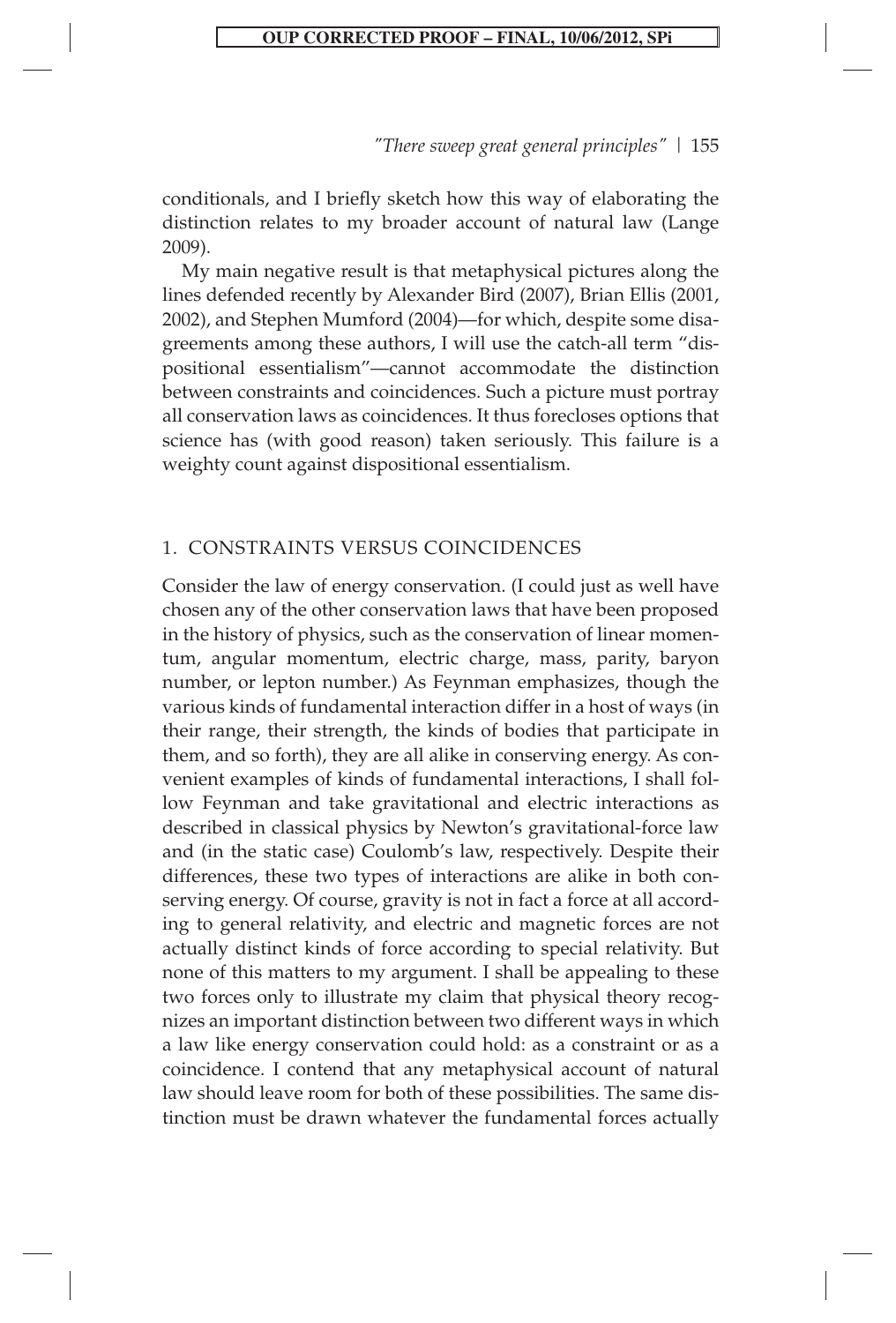are—indeed, even if there is in fact only a single kind of fundamental force (a "grand unified field").

 Why are gravitational and electric interactions alike in conserving energy? Here are two possible explanations.

- 1. Gravitational interactions conserve energy because the gravitational force law requires them to. Electric interactions conserve energy because the electric force law requires them to. $<sup>1</sup>$  The two interactions are therefore alike in con-</sup> serving energy—but for separate reasons.
- 2. Both kinds of interaction conserve energy for the same reason: because the law of energy conservation requires them to.

On the first option, it is just a *coincidence* that these two different forces conserve energy, since there is no common explanation of their doing so. Just as it would be a coincidence for two friends both to be in Chicago on the same day if there was no important common reason for their both being there then (e.g., they had made no plans to meet there, they were not both attending the same convention), so likewise it is a coincidence for various distinct forces all to conserve energy if there is no important common "cause", but rather each does so for a substantially separate reason.<sup>2</sup> On the second option, in contrast, the law of energy conservation is not a coincidence. Rather, the various fundamental kinds of interaction all have a common reason for conserving energy: the conservation law.

<sup>1</sup> The force law alone is not enough to entail that the interaction will conserve energy. The explanation must also appeal to the fundamental dynamical law: the law relating forces to the motions they cause (in classical physics: Newton's second law

of motion).<br><sup>2</sup> I say "important" and "substantially" in order to acknowledge that two components of a coincidence may have some explainers in common—as long as they are beside the point in the context in which an explanation of the two components is being demanded. For instance, suppose that the two friends both happened to travel to Chicago on the same airplane flight. Then there would be some common explainers of their both being there (e.g., the flight, the natural laws governing jet engines). But these are not the sorts of explainers that we would (ordinarily) be asking for in asking "What brings you to Chicago?" Likewise, although the fundamental dynamical law (see note 1) is common to the explanation that gravitational interactions conserve energy and to the explanation that electric interactions conserve energy, it is incidental; the force laws involved would (typically) be the focus of our explanatory demand. Hence, it is a coincidence that both forces conserve energy.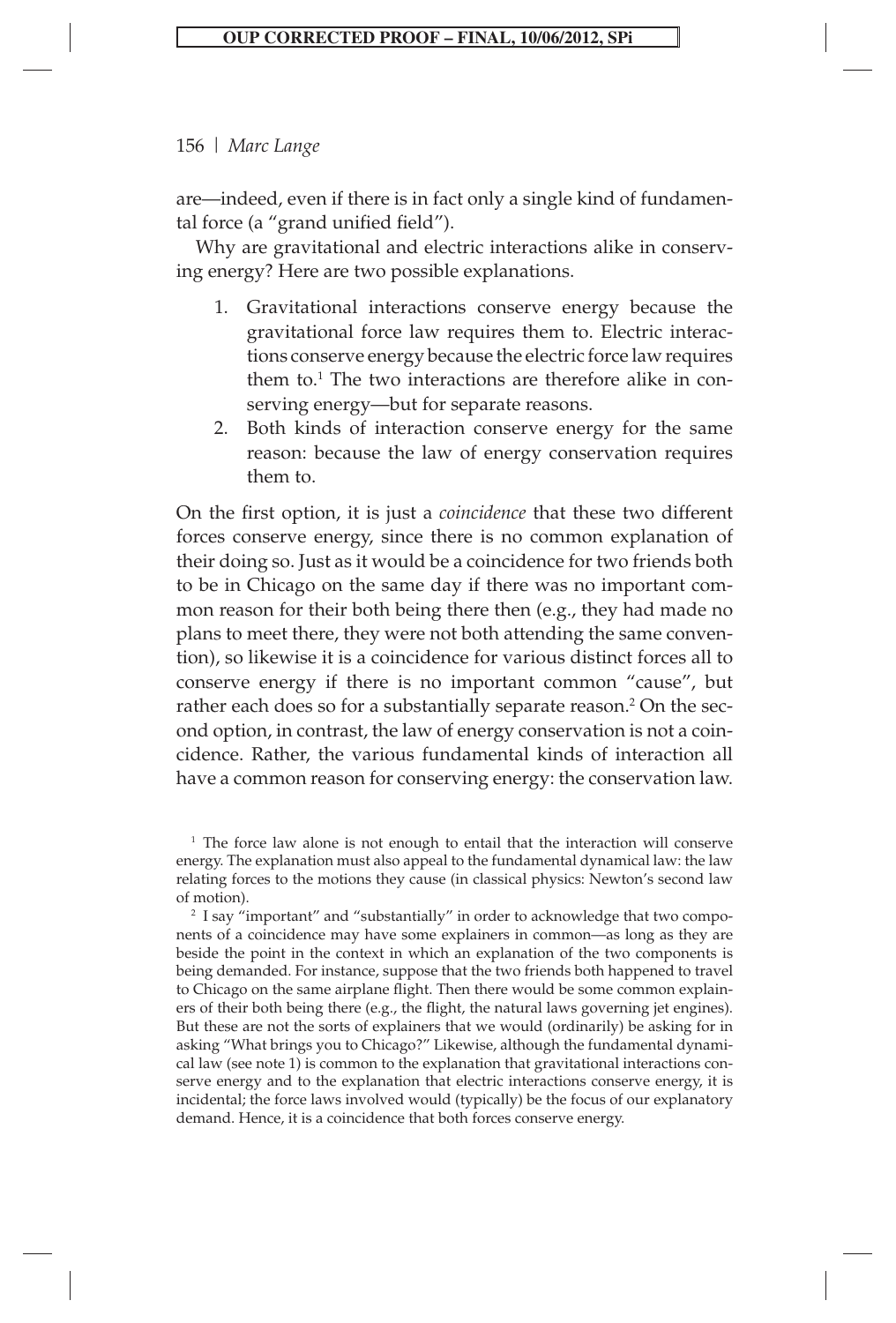It is a *constraint* on the forces. That is, the law of energy conservation limits the kinds of forces there could have been. The only kinds of force there could have been are forces that conserve energy, and that is why every kind of force there actually is conserves energy.

 The difference between constraint and coincidence is a difference in what is explanatorily prior to what. If energy conservation is a coincidence, then the various force laws are explanatorily prior to the law of energy conservation. On the other hand, if energy conservation constrains the force laws, then the conservation law is explanatorily prior to them. It does not entail the particular force laws there are, but it explains why they each exhibit a certain feature. These two options (constraint or coincidence), then, are mutually exclusive.<sup>3</sup>

 However, these two options are alike in one important respect: whichever option holds, the law of energy conservation is physically necessary—a law rather than an accident. As a coincidence, the conservation law is physically necessary in virtue of following exclusively from laws, such as the gravitational-force law, the electric-force law, and the law that all fundamental forces are gravitational or electric or  $\dots$  (a "closure law"). As a constraint on the force laws, the conservation law transcends the grubby, pedestrian details of the various particular force laws. It is a higher-order law, as Feynman suggests. It does not depend on the kinds of forces there actually happen to be. It limits the possible kinds of forces.

 Since the difference between constraint and coincidence is a difference in explanatory priority, the conservation law's status as con-

<sup>3</sup> They are not collectively exhaustive. Rather, they are the extremes; there are intermediate cases. For instance, suppose that some fundamental kinds of interactions have a certain feature (e.g., are capable of both attraction and repulsion) whereas others (namely, interactions A, B, and C) do not have this feature. Suppose it is a law that every kind of interaction with that feature conserves energy, and suppose that law is a constraint. Then the fact that every kind of interaction conserves energy might be explained by this constraint together with A's force law, B's force law, and C's force law (along with the fundamental dynamical law). In that case, energy conservation is neither a complete coincidence nor a constraint. As another kind of intermediate case, the law of energy conservation might follow from exactly two separate constraints (e.g., that all of the forces capable of both attraction and repulsion must conserve energy, and that all of the forces capable only of attraction or only of repulsion must conserve energy). For the sake of simplicity, I shall not return to these intermediate possibilities, but I believe that it is clear how my remarks apply to them.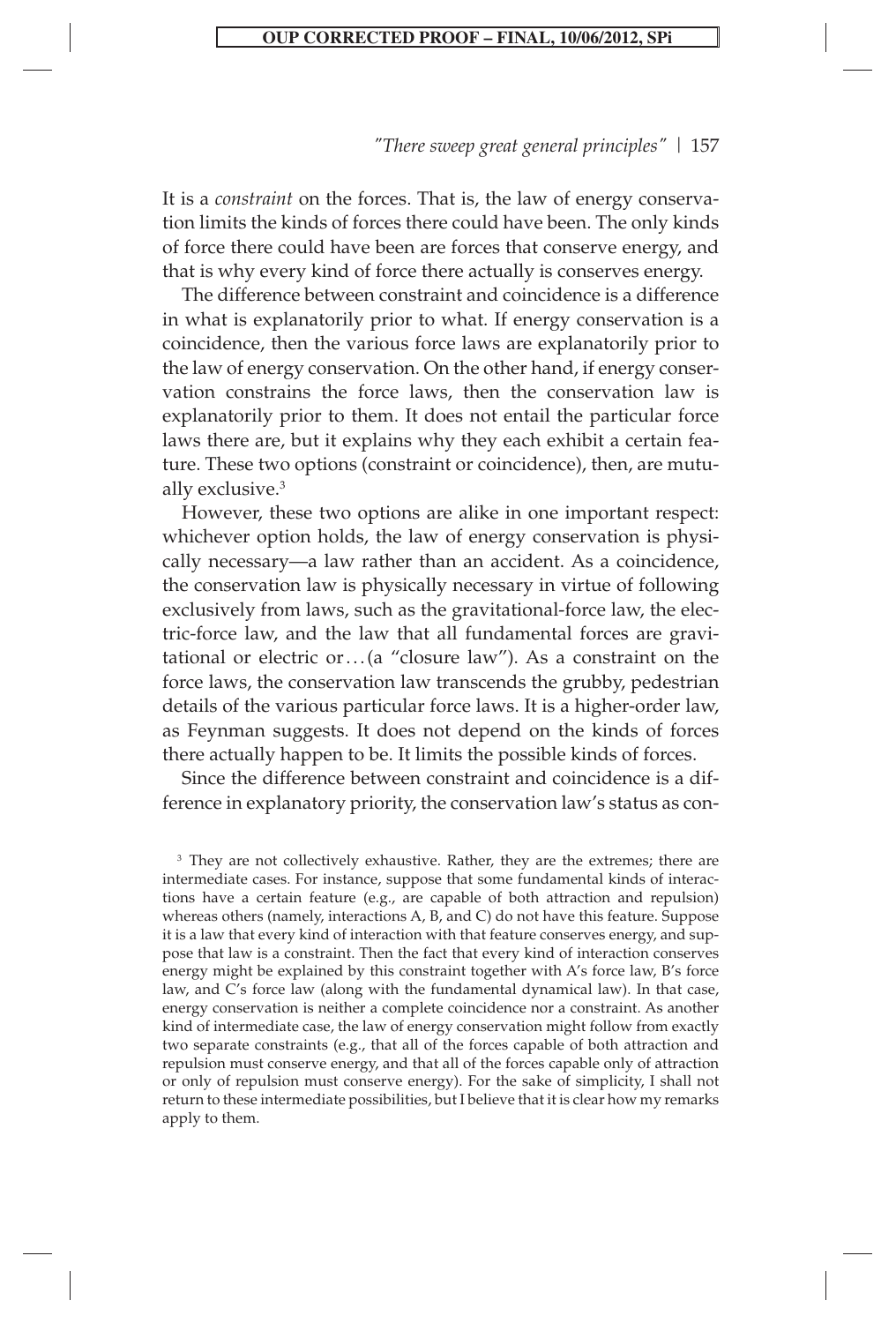straint or coincidence makes a difference to whether certain arguments carry explanatory power. It makes a difference to the success of many putative explanations well beyond whether the conservation law explains why gravitational and electric interactions both conserve energy. Consider the fact that an ideally incompressible, nonviscous fluid in a container at rest in a uniform downward gravitational field is not undergoing any circulation; none of its parcels at the top feels an unbalanced force pulling it downward, nor do any bottom parcels feel unbalanced forces pushing them upward. Why is that?<sup>4</sup> If energy conservation is a constraint, then it explains why. A force arising from no outside agency that would make the fluid parcels begin to circulate from rest would violate energy conservation: in beginning to circulate, the parcels' kinetic energy would increase but their total potential energy would be unchanged. (As ascending parcels gain gravitational potential energy, descending parcels lose an equal quantity of it.) Energy conservation as a constraint rules out any circulation-inducing force.

 However, as a coincidence, energy conservation cannot supply this explanation. If energy conservation is a coincidence, then the reason why the fluid undergoes no circulation is that electric forces fail to induce circulation (because of the electric-force law), gravitational forces fail to induce circulation (because of the gravitationalforce law), and so forth for all of the actual kinds of forces experi enced by the fluid parcels. This is a "bottom-up", causal/mechanical explanation. As a coincidence, the general principle of energy conservation cannot figure in such an explanation. It cannot explain why various kinds of fundamental force are alike in failing to induce fluid circulation, since as a coincidence rather than a constraint, it is not explanatorily prior to the force laws. The reason why electric forces fail to induce circulation (and the reason why they conserve energy) is not the coincidence that all forces conserve energy; it is the electric-force law.

 Suppose that, instead of trying to take the comprehensive conservation law and slot it into the explanation somewhere explanatorily prior to the force laws, we try to place it somewhere explanatorily

<sup>&</sup>lt;sup>4</sup> The explanandum is a scientifically significant fact; it is not a fact that only a philosopher would inquire into. (Don't pretend that you don't know what I mean!) For example, it is central to the reason why Archimedes' Principle holds.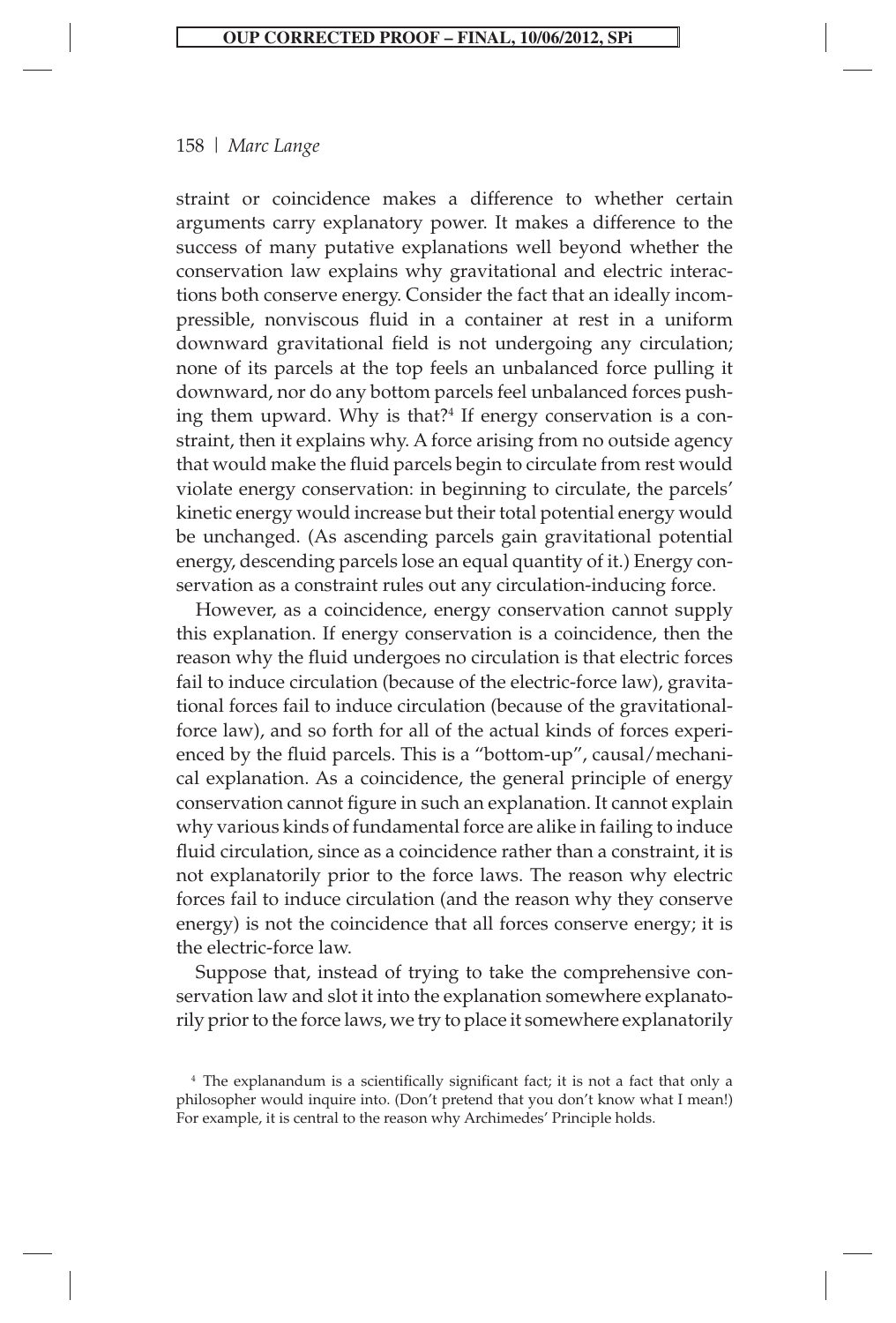posterior to the force laws. Then we encounter a different problem. The fluid parcels feel gravitational forces, so the fact that gravitational forces conserve energy may help to explain why there are no circulation-inducing forces. But if the fluid parcels feel no magnetic forces, then the fact that magnetic forces conserve energy does not help to explain why there are no circulation-inducing forces. If the conservation law is just a coincidence, then it is effectively the fact that gravitational forces conserve energy, magnetic forces conserve energy, and so forth for all of the actual kinds of forces. But if some of these forces are not experienced by the fluid parcels, then the fact that they conserve energy is not explanatorily relevant, and so neither is the general principle of energy conservation. For a coincidence to be explanatorily relevant to an outcome, all of its components must be relevant. For instance, the reason why you and I ran into each other at the mall this afternoon might be the coincidence that you and I both chose this day to go shopping there but the coincidence that you, I, and Frank all chose this day to shop there does not explain why you and I encountered each other there. As a coincidence of the various kinds of fundamental forces, the conservation law explains only if all of those forces are explanatorily relevant.

Suppose, then, that the fluid parcels feel every species of fundamental force so that every component of the energy-conservation coincidence is explanatorily relevant. Then the resulting explanation from energy conservation would still not be a top-down explanation. Rather, it would have to include the fact that each of these forces is actually felt by the fluid parcels. The top-down explanation does not specify which kinds of fundamental force the fluid parcels experience. Its point is that the outcome does not depend on what possible forces are actually at work; no matter which possible forces were operating on the fluid parcels, the fluid would inevitably still fail to circulate.

 If energy conservation is a coincidence, then the reason why the fluid undergoes no circulation is that electric forces fail to induce circulation (because of the electric-force law), gravitational forces fail to induce circulation (because of the gravitational-force law), and so forth for all of the kinds of forces actually experienced by the fluid parcels. In contrast, if energy conservation is a constraint, then this bottom-up argument (though, of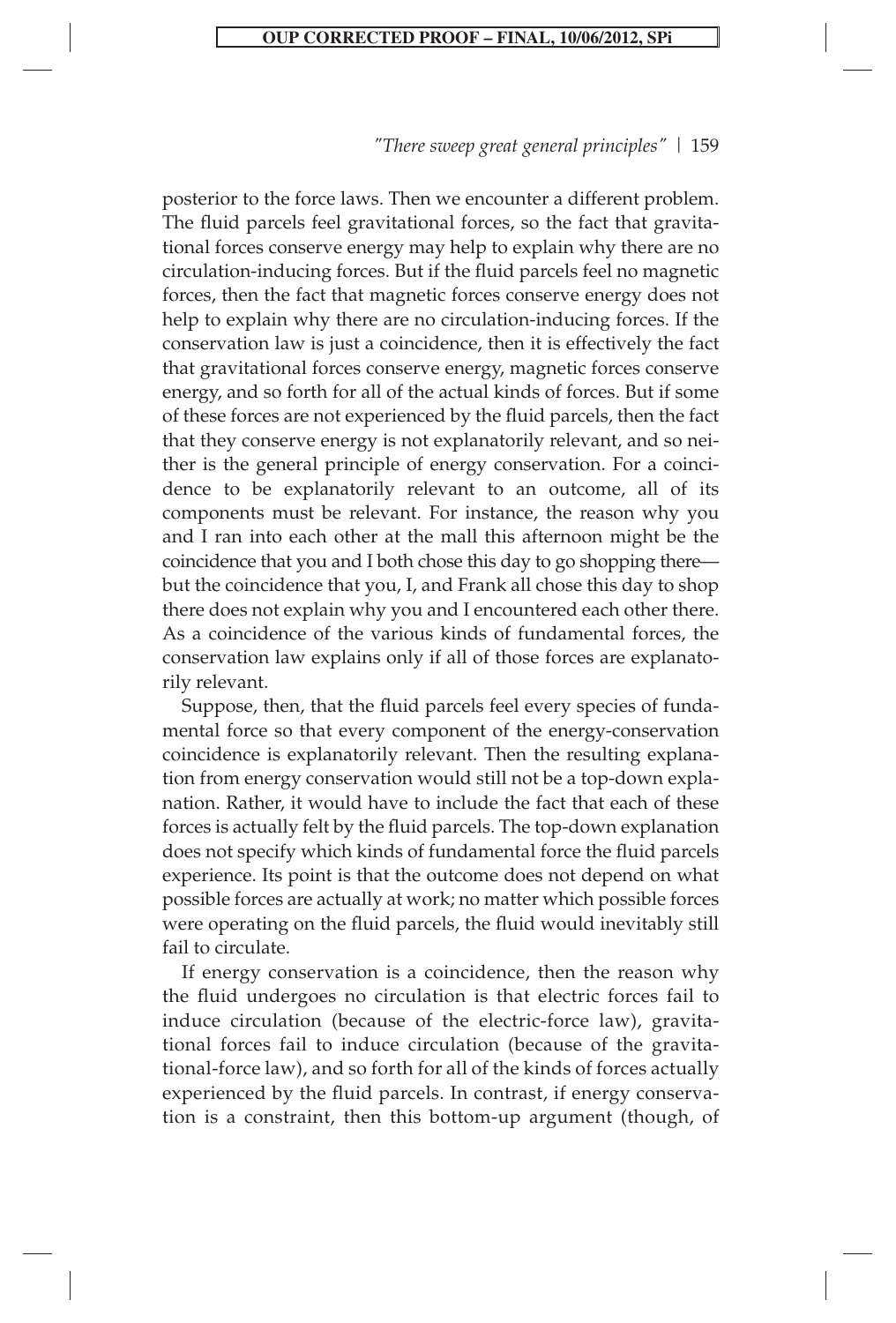course, still sound) does not explain why the fluid is not circulating because it would then inaccurately depict the explanandum as depending on the particular kinds of forces that happen to be acting on fluid parcels. The only explanation is a top-down explanation: that any circulation-inducing force would violate energy conservation, which is impossible. Here is an analogy. Consider Jones and Smith, each convicted in separate trials before separate judges of possessing (independently) 100 kilograms of marijuana. Why did each of them receive a sentence exceeding five years? The reason is not that Smith's judge passed this sentence because he believed that Smith's crime rose to a certain level of seriousness because of various factors including . . . and Jones's judge passed this sentence because he believed that Jones's crime rose to a certain level of seriousness because ... *if* the two judges were constrained by a mandatory minimum sentencing law to pass sentences of at least five years for the possession of 100 kilograms of marijuana. If there is such a law, then it is no coincidence that the two judges handed down sentences that are alike in this respect. Rather, the law is a common explainer—and any account is mistaken if it depicts the two sentences as the products of independent judicial decisions that weighed the particulars of the individual cases.

The success of various proposed top-down scientific explanations, then, depends upon the status of energy conservation as a constraint. Even if energy conservation is a coincidence, the law that gravitational forces conserve energy could still be used to help explain why the fluid does not circulate. But this explanation would simply be a bottom-up account that portrays the fact that the fluid does not circulate as arising from the coincidence that each of the particular kinds of forces acting on the fluid conserves energy. In contrast, if energy conservation is a constraint, then the fact that the fluid fails to circulate does not depend on the particular kinds of forces at work on it.

 Here is another way to bring out this contrast. Consider a wooden block (of any shape) sitting on top of a post, and suppose that across the upper surface of the block is laid part of a uniform loop of rope (or chain), while the rest of the loop hangs below the block, experiencing uniform downward gravity. Why does the rope loop, having been laid across the block, not spontaneously begin to turn round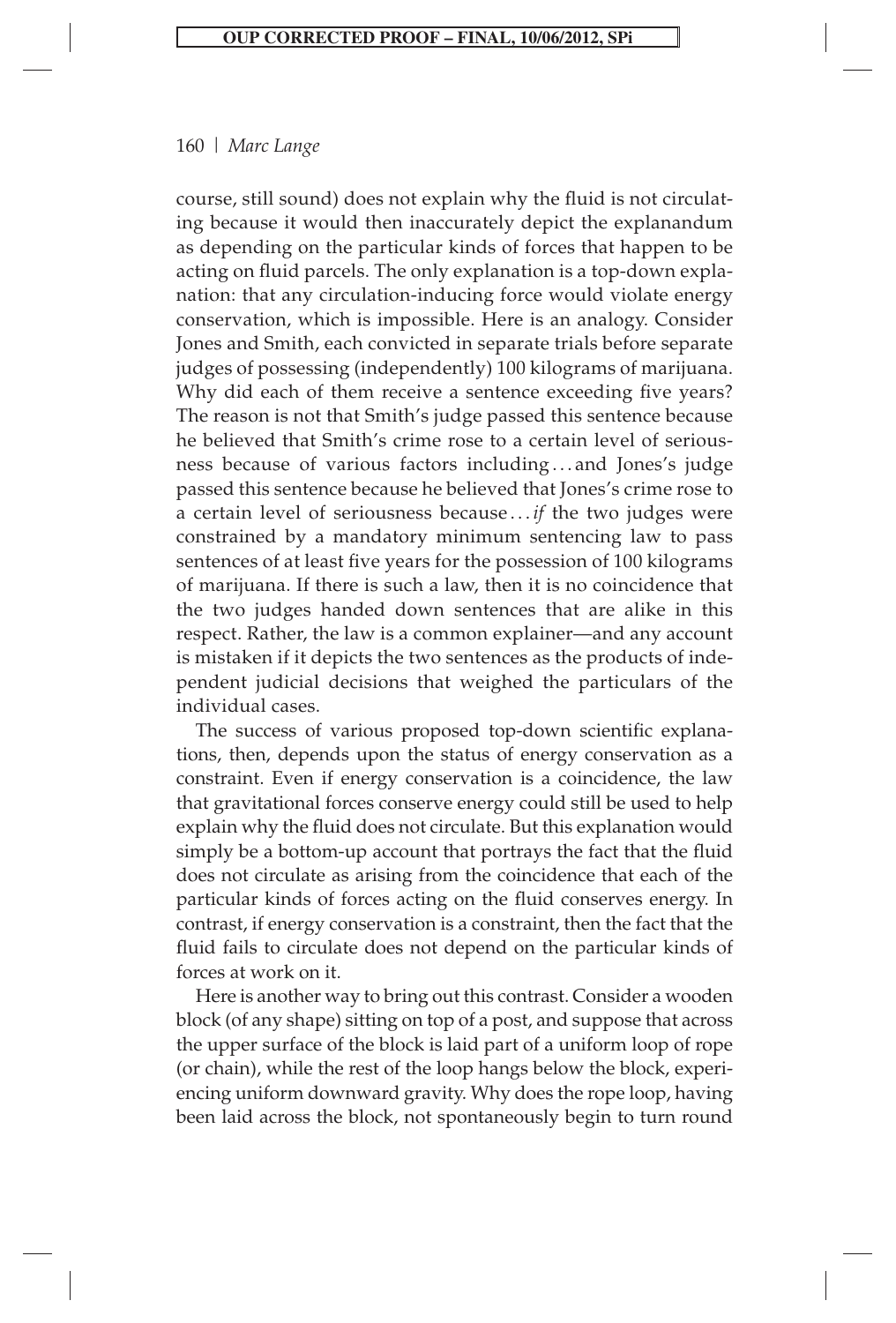and round the block?<sup>s</sup> If energy conservation is a constraint, then it explains why no force puts the rope loop into circulation: any such force is ruled out by energy conservation for exactly the same reason as it precludes a force inducing spontaneous fluid circulation. However, if energy conservation is a coincidence, then this explanation is unavailable. Energy conservation does not help to explain features of the force laws. Instead, the explanation is that one kind of force felt by the rope fails to induce circulation, another also (for independent reasons) fails to do so, and so forth for all of the kinds of forces at work on the rope. This explanation may involve different kinds of fundamental forces from the corresponding explanation of the fluid's behavior; different forces may be at work on ropes and fluids. Therefore, the bottom-up explanations do not unify these two cases. In contrast, the top-down explanations not only unify these two phenomena under the same explainer (the law of energy conservation), but also unify them further by giving them explanations of the very same form.

 My point is that whether energy conservation is a constraint or a coincidence makes a big difference to features of the world that science cares greatly about: to the kinds of explanations that there are and to the unifications that those explanations bring.<sup>6</sup> These are matters for empirical work to discover. I am not arguing that if every single fundamental kind of force conserves energy, then this "conspiracy" is unlikely to be a coincidence – that it probably has a

<sup>5</sup> The explanandum is a very important fact. For example, it is central to Simon Stevin's 1586 *clootcrans* explanation of the law of the inclined plane (Stevin, 1955, Vol. 1, 178). 6

 $6$  If we believe that energy conservation is a constraint if it is true, then we are prepared to confirm the hypothesis that energy is conserved very differently than if we believe it is a coincidence if it is true. Roughly speaking, if we believe that energy conservation is a coincidence if it is true, then we regard the fact that one fundamental kind of interaction conserves energy as no evidence that another kind does (just as we take my being in Chicago as no evidence that you are there, too, if we believe that our both being there would be coincidental). However, if we believe that energy conservation might be a constraint, then we may take the fact that one fundamental kind of interaction conserves energy as some evidence that another kind also does. Feynman (1967, 76) says that we are "confident that, because we have checked the energy conservation here, when we get a new phenomenon we can say it has to satisfy the law of conservation of energy." A good example of such a new phenomenon was radioactive decay which physicists believed to conserve energy before they had any significant confidence in any theories regarding the particular force(s) involved.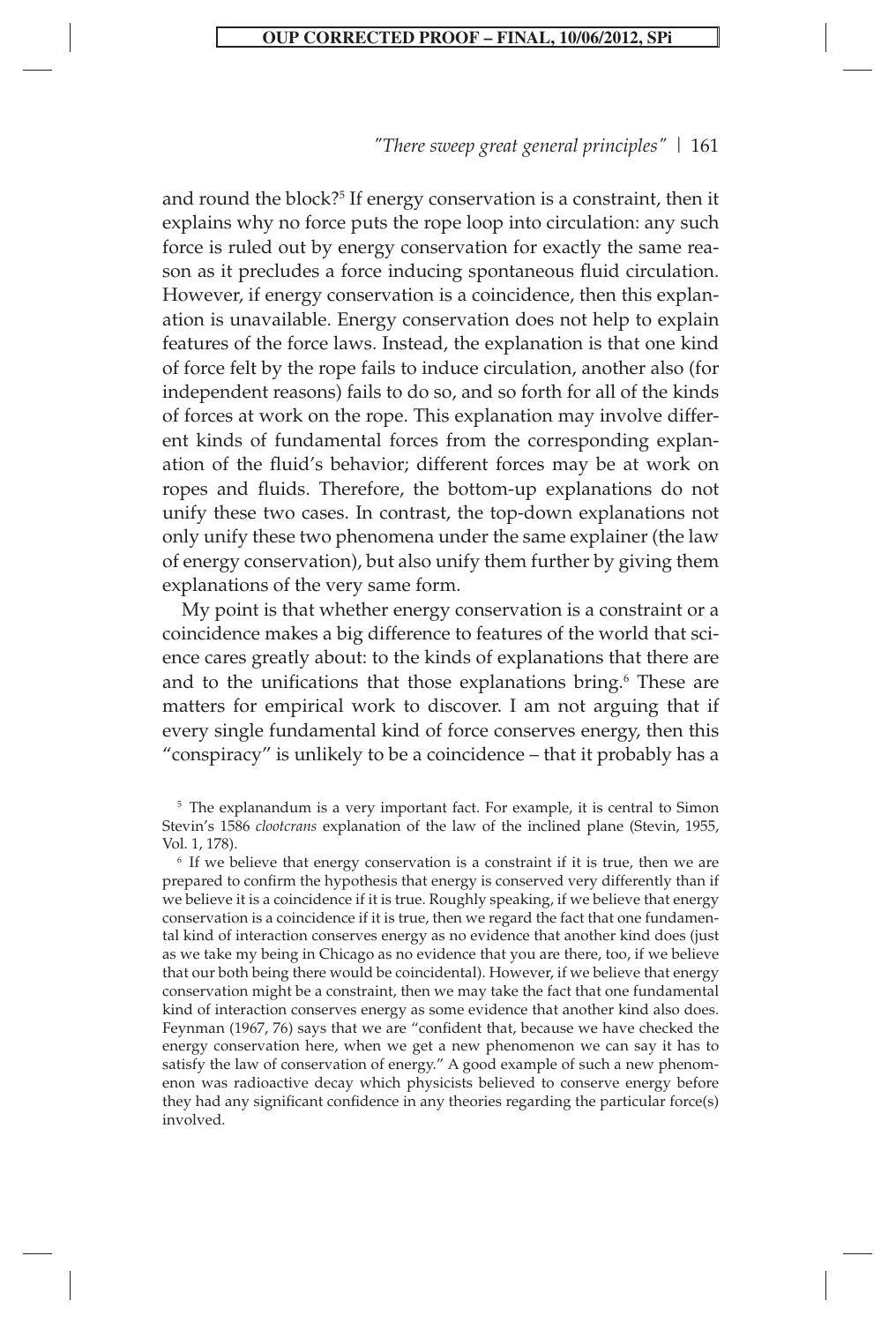common "cause". I insist only that the hypothesis positing such a constraint is sometimes a reasonable one to entertain, that science has frequently taken such hypotheses seriously, and that therefore metaphysics should not foreclose such hypotheses.

 A conservation law need not be a brute fact in order for it to be a constraint. It may have an explanation. In fact, one way for a conservation law to be a constraint is for it to arise from a symmetry principle, since if it so arises, then each of the actual forces conserves the relevant quantity for the same reason: because of the symmetry principle. As is well known, various classical conservation laws follow from various space-time symmetries within a Hamiltonian dynamical framework: energy conservation follows from the laws' invariance under arbitrary temporal displacement, linear momentum conservation from their invariance under arbitrary spatial displacement, and so forth. If these derivations explain why the conservation laws hold (as they are often said to do), then the conservation laws are constraints, not coincidences. As Eugene Wigner says:

 [F]or those [conservation laws] which derive from the geometrical principles of invariance it is clear that their validity transcends that of any special theory—gravitational, electromagnetic, etc.—which are only loosely connected. (Wigner 1972, 13)

 In other words, Wigner contends that those symmetries are not coincidences of the particular kinds of forces there happen to be, and so the associated conservation laws transcend the idiosyncrasies of the force laws figuring in bottom-up explanations.

## 2. OTHER POSSIBLE KINDS OF CONSTRAINTS BESIDES CONSERVATION LAWS

 Conservation laws are not the only "great general principles" that have sometimes been reasonably thought to "sweep" across the various force laws, explaining why all of those laws share certain features. One candidate proposed by Heinrich Hertz may not turn out to succeed. But an adequate metaphysical account of natural law must at least leave room for explanations of the kind Hertz proposed.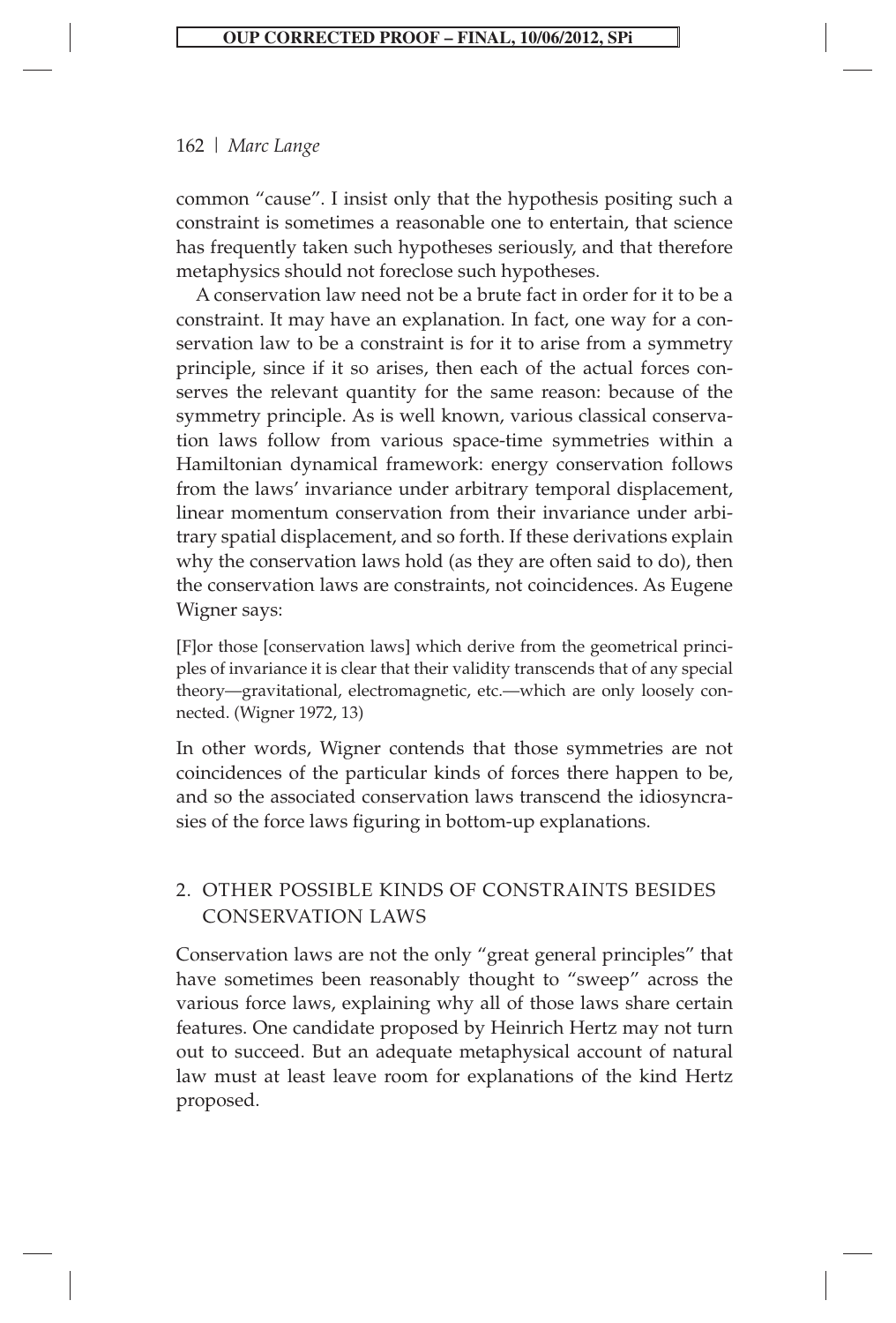Newton's gravitational-force law is an inverse-square law. So is Coulomb's law for the electric force between two point charges at rest. So is Ampere's law for the magnetic force between two electriccurrent elements. In his 1884 lectures delivered at Kiel, Hertz said that (as far as science has been able to discover) all fundamental force laws are inverse-square—and that this regularity has never been thought coincidental [zufällig] (Hertz 1999, 68).

 What could Hertz have meant by this? Presumably, he did not mean that no one has thought this regularity to be physically unnecessary—since although this is true, it is a trivial remark: obviously, no regularity among the force laws could be accidental. The laws alone must suffice to logically entail any such regularity. Rather, I suggest, Hertz meant that the inverse-square character of all of the fundamental forces has always been considered to be a *constraint*, not a *coincidence* . In other words, Hertz meant that there is (according to widespread consensus) a common explanation for each force's being inverse-square; they are not independently inverse-square.

This interpretation of Hertz's remark is confirmed by his characterizing this regularity among the various fundamental forces as too remarkable for its instances not to have a common explainer: "Is it not marvelous [wunderbar] that all long-range forces follow [an inverse-square] law?" (Hertz 1999, 68). Indeed, Hertz immediately suggests one possible common explainer: "Kant and many others before and after him have tried to relate this feature [the inversesquare character of the force laws] to the three-dimensional nature of space." But whereas Kant offers the inverse-square character of forces as explaining why space is three-dimensional (see Callendar 2005 ), Hertz proposes that explanatory priority runs in the opposite direction.

 Hertz's proposed explanation begins with another regularity among the fundamental forces that he takes to be a constraint on any force there might have been rather than a coincidence of the various forces there actually are: that every fundamental force acts by contact—that is, by a field acting at the same point in spacetime as the force that it causes, so that the field causally mediates between the two, perhaps spatiotemporally widely separated bodies thereby interacting (see Lange 2002). In other words, Hertz's explanation begins with the premise that none of the fundamental kinds of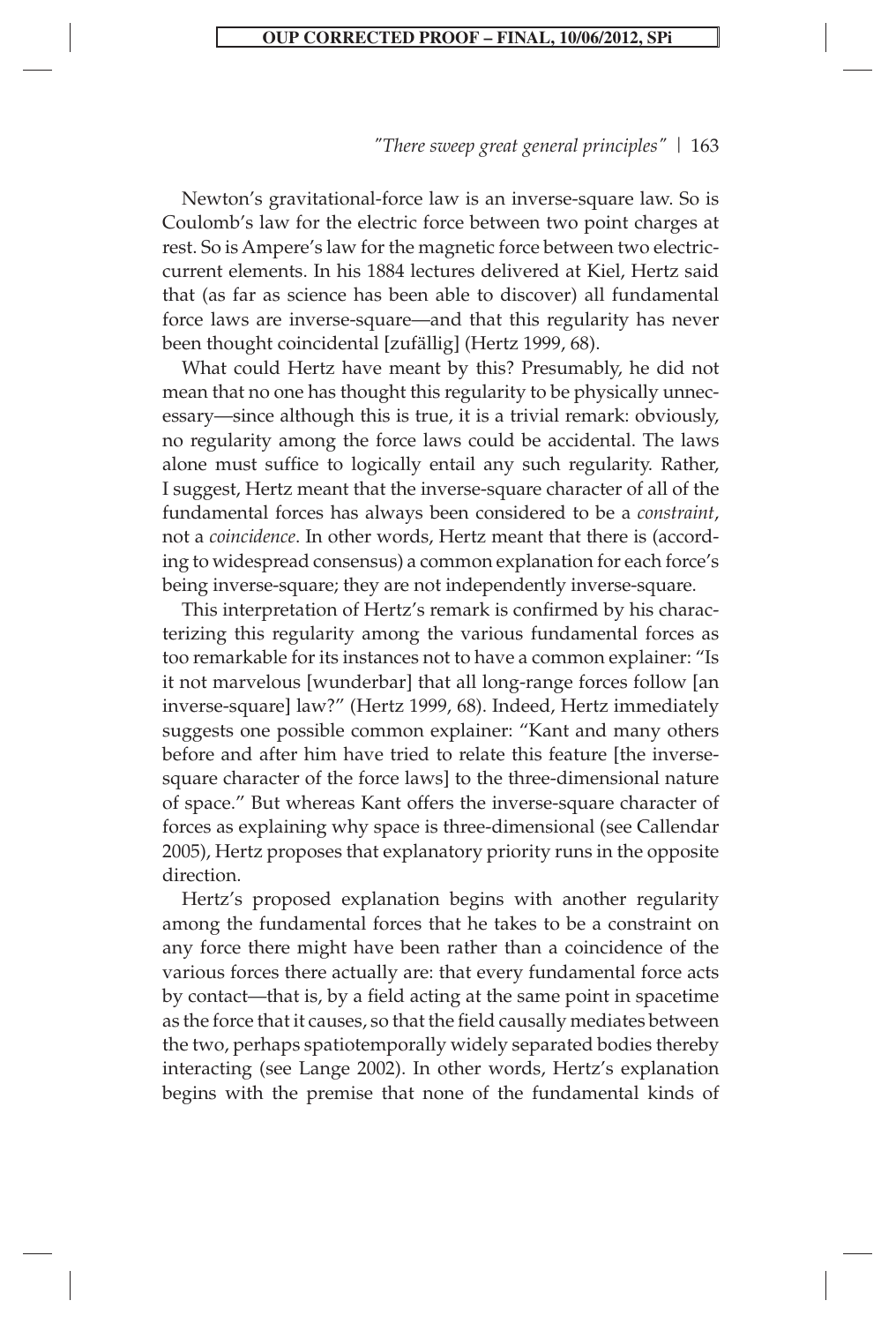interaction constitutes action at a spatiotemporal distance. In fact, Hertz presents himself as arguing for this premise by inference to the best explanation: the most plausible explanation of the "marvelous" fact that all fundamental forces are inverse-square is that all fundamental forces must operate by contact action.

 In his Kiel lectures, Hertz does not say anything about why, in turn, all fundamental forces must operate by contact action. But to fund his explanation of the inverse-square character of all fundamental forces, this contact-action regularity must also be a constraint rather than a coincidence. For if it were a coincidence, then it could not be a *common* reason why every force is inverse-square. At best, the electric-force law would be inverse-square because electric charges interact by contact (i.e., through the electric field at each charge's location), the gravitational-force law would be inversesquare because gravity acts by contact, and so forth. In that case, it would be a *coincidence* that all of the fundamental forces are inversesquare, contrary to Hertz's view (following a broad consensus, Hertz says) that this regularity is no coincidence.

 How is the constraint that all forces be inverse-square supposed to be explained by the constraint that all forces act by contact (in three-dimensional space)? Consider a configuration of bodies and any imaginary surface enclosing them. If a given sort of influence operates by contact action, then the influence of those bodies on any body outside of the surface must pass through the intervening surface (rather than hop "over" it). Therefore, the field at all points on the surface must fix the influence of the enclosed bodies on any body outside of the surface. Hence, any two configurations with the same field at all points on the surface must have the same field everywhere outside of the surface. The existence of such a "uniqueness theorem" (as it is commonly called today) imposes strict limits on the form that the force law can take. As Hertz (1999, 68) rightly notes, the requirement that there be a uniqueness theorem rules out a force that declines linearly with distance or with the cube of the distance. Indeed, though Hertz does not mention this result explicitly, it is a mathematical theorem that for a  $1/r^n$  force, a uniqueness theorem is possible (in three-dimensional space) only for  $n = 2$  (Bartlett and Su 1994). That is why (according to Hertz) all of the various fundamental forces are inverse-square forces.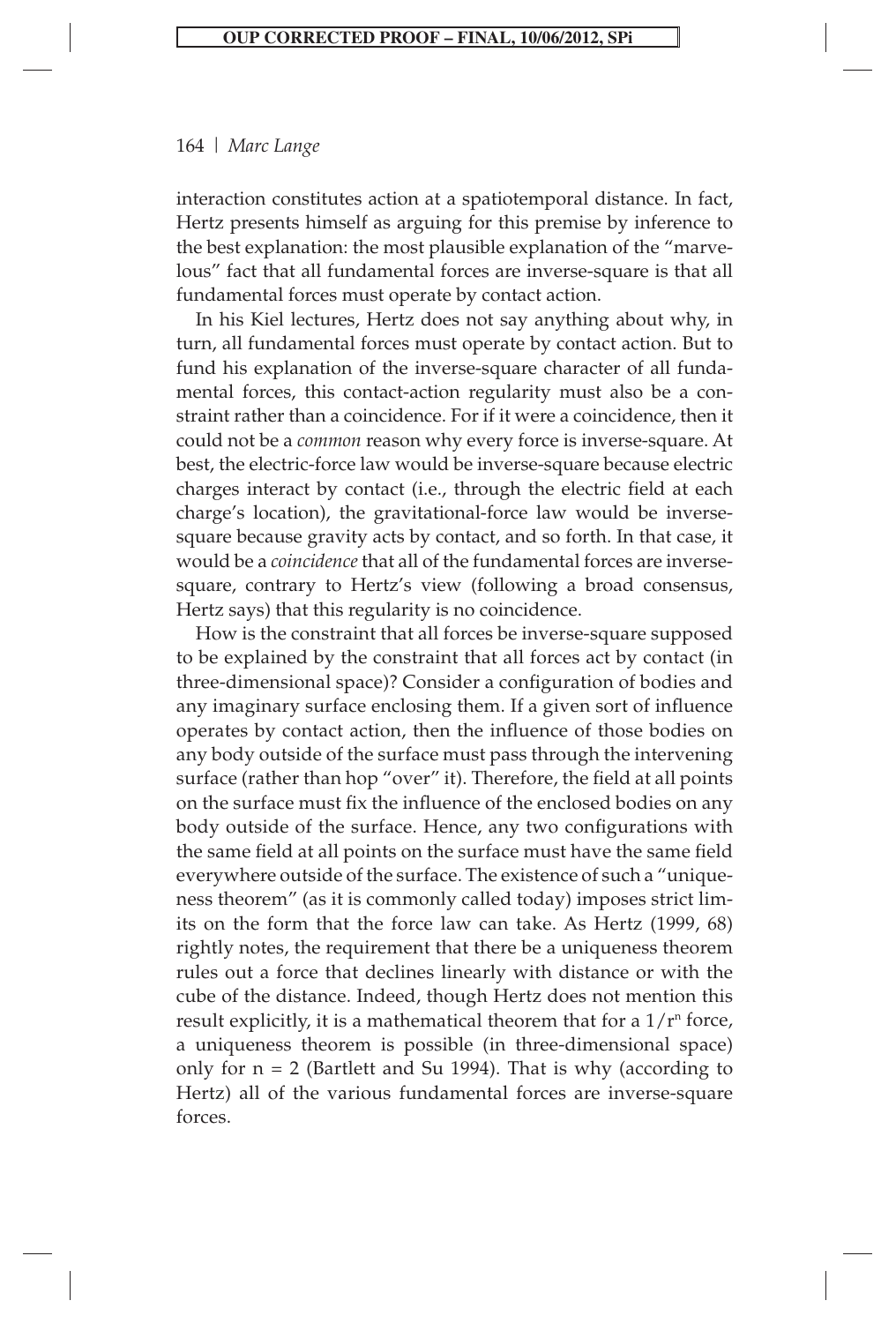On Hertz's view, at least two constraints are not conservation laws: that all fundamental forces are inverse-square and that all fundamental forces act by contact. Notice once again that a constraint need not be a brute fact; on Hertz's view, the inverse-square constraint is explained by the contact-action constraint. It seems to me that Hertz's explanation cannot be correct as it stands since an inverse-square force is not quite the only kind of central force (with a force law consisting of an analytic function that is real-valued except, perhaps, at isolated singularities) that permits a uniqueness theorem.<sup>7</sup> Rather, a uniqueness theorem holds for such a force if and only if it is proportional to  $1/(\mathrm{e}^{\mathrm{kr}} \, \mathrm{r}^2)$  for some real k. This is called a "Yukawa force law" (or a force with a "Yukawa potential"). An inverse-square force is the special case where  $k = 0$ .

 More about the various types of forces is known today than in Hertz's day. Not all of the forces that physicists today look upon as perhaps fundamental are inverse-square. However, if all actual fundamental forces are Yukawa forces, then perhaps an argument like Hertz's explains why this is so. A Yukawa force was famously posited by (can you guess?) Yukawa in 1935 as the strong nuclear force (i.e., the force holding protons and neutrons together in atomic nuclei). However, even if Hertz's proposed explanation fails because not all actual fundamental forces are governed by Yukawa force laws, my point still stands. An adequate metaphysics must not foreclose explanations of the sort Hertz proposes on pain of failing to do justice to the fact that science has rightly taken such proposals seriously. Many sorts of regularities among the various forces could be constraints rather than coincidences.

## 3. CONSTRAINTS AS MODALLY MORE EXALTED THAN THE FORCE LAWS THEY CONSTRAIN

 I have suggested if top-down explanations appealing to conservation laws succeed, then they work because those laws constrain the lower-level laws figuring in bottom-up explanations—namely, by limiting the kinds of forces and force laws there could possibly be.

 $7\,$  A "central force" is a force directed along the line joining the body exerting it and the body feeling it.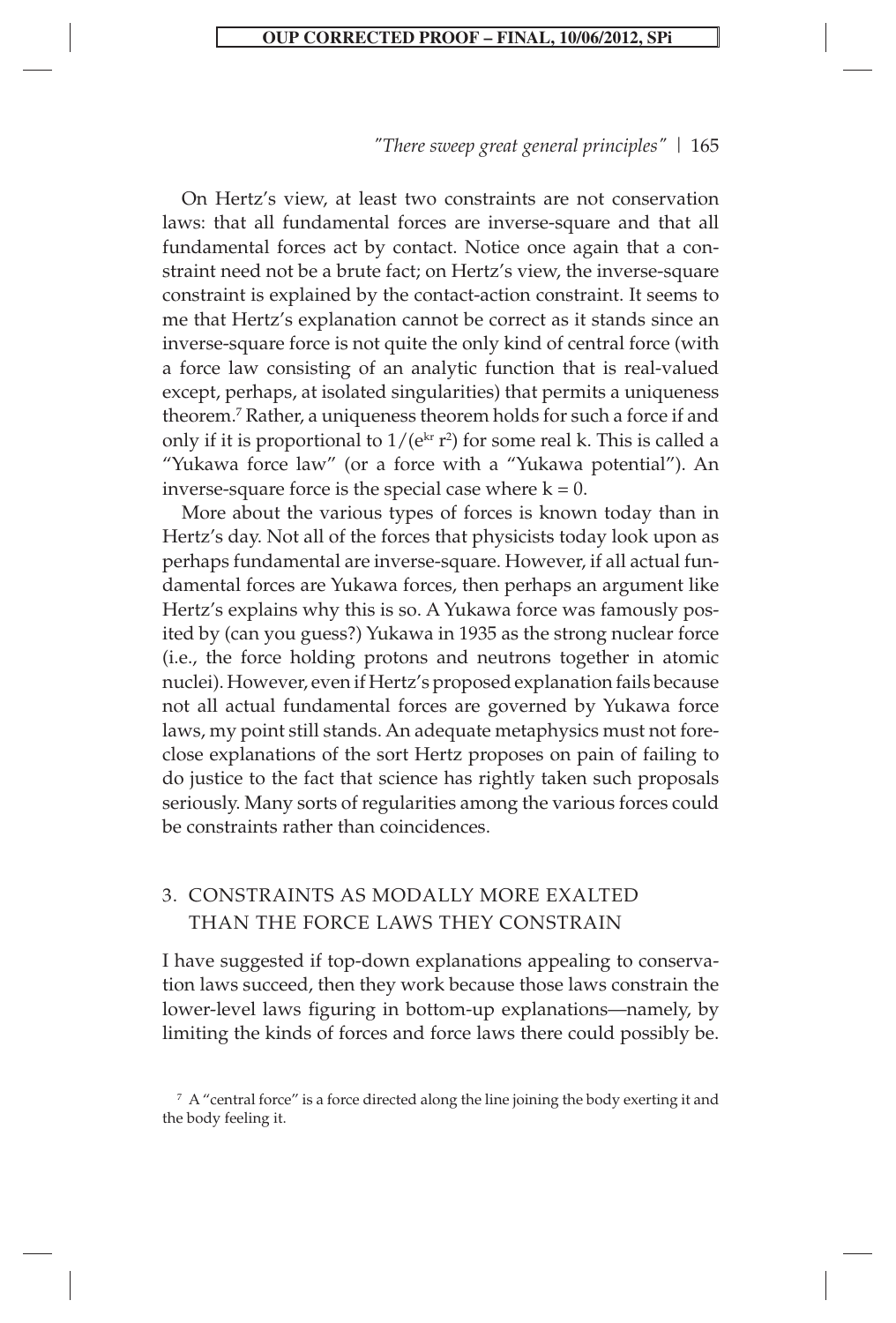In that case, the kinds of forces and force laws there could have been go beyond the kinds there actually are. For gravitational forces to exist and to diminish with the inverse-cube of the distance, for example, is *physically* impossible (i.e., is logically inconsistent with some laws of nature—in this case, the gravitational-force law) but nevertheless possesses some broader species of possibility in being logically consistent with the various constraints on the force laws. In contrast, if energy conservation is a constraint, then energy's conservation is not just physically necessary, but also possesses an even stronger kind of necessity (that is, one that applies to some but not all of the physical necessities).

 On this view, a top-down explanation may proceed by expressly considering hypothetical states of affairs that the lower-level laws rule out (and that are not even approximations to or idealizations of some physical possibility). A top-down explanation may succeed even if it appeals to a physical impossibility, as long as that hypothetical state of affairs is not ruled out by the constraints on the lower-level laws. The top-down explanation exploits this broader species of possibility since it works by showing the explanandum to possess the corresponding species of necessity (stronger than physical necessity).

 Here is an example of such an explanation: the standard textbook explanation (originating with J. Willard Gibbs) of the entropy of a mixture of two non-interacting ideal gases. The explanation uses energy conservation to account for the expression for ΔS: the difference between the mixture's entropy and the entropy of the gases when separated. Suppose  $N_A$  molecules of gas A occupy volume  $V_A$ (the left side of a container) and  $N<sub>B</sub>$  molecules of gas B occupy volume  $V_B$  (the right side); the container is isolated and the two gases have the same pressure P and temperature T. Suppose gas A is confined behind a freely moveable membrane permeable to B but not to A, and gas B is similarly confined behind a membrane permeable to A but not to B. Initially, the two membranes divide the container along the same plane, so the gases are entirely separated. Then the membranes are allowed to move slowly, each gas expanding quasistatically, so that ultimately the two membranes reach opposite ends of the container and both gases fill the entire container (volume  $V_A + V_B$ ). Each gas's expansion is a reversible isothermal process. Let W be the total work done on the system: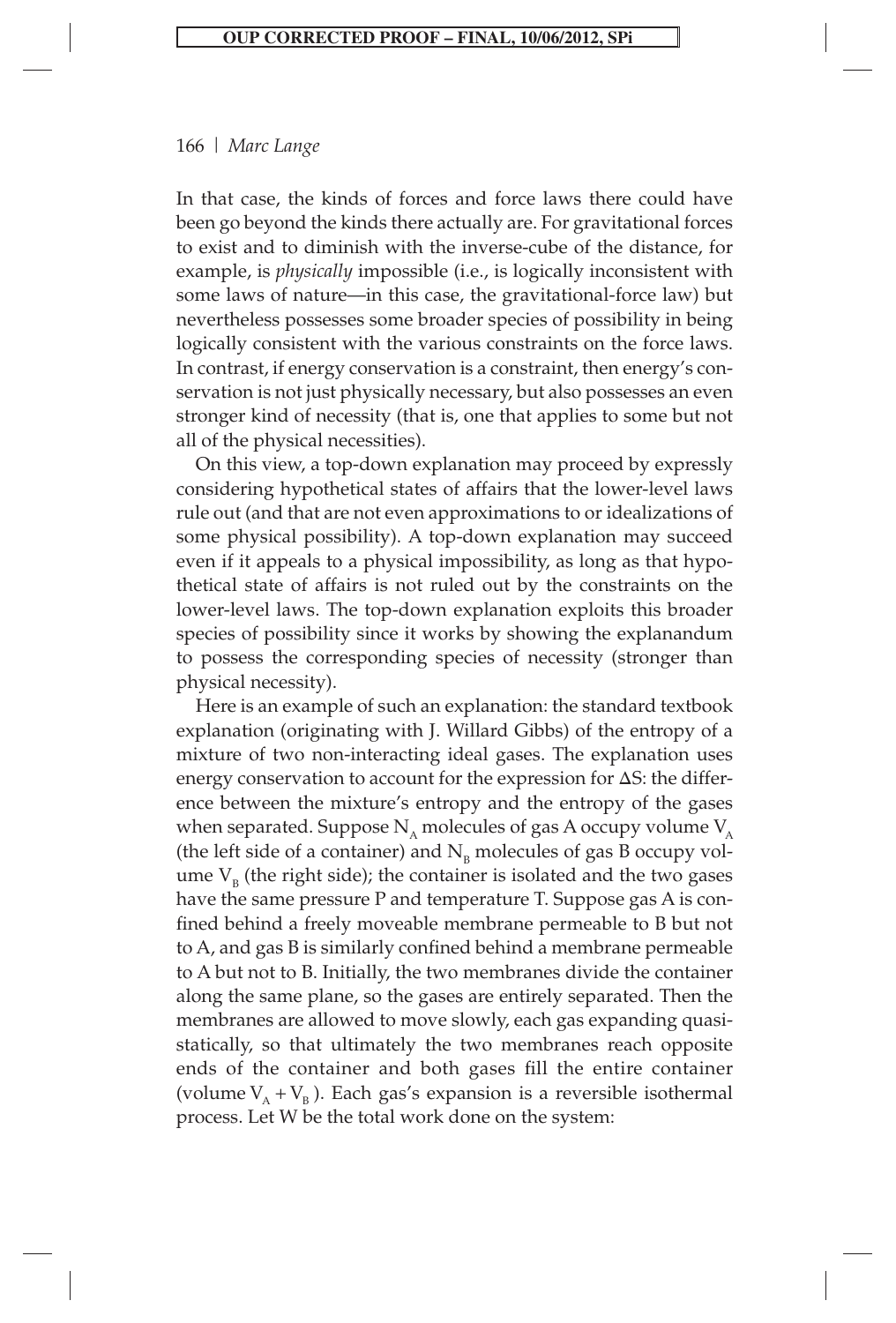$$
W = -\int_{V_A}^{V_A + V_B} P dV - \int_{V_B}^{V_A + V_B} P dV = -\int_{V_A}^{V_A + V_B} N_A kT \frac{dV}{V} - \int_{V_{BA}}^{V_A + V_B} N_B kT \frac{dV}{V} = N_A kT \ln \frac{V_A}{V_A + V_B} + N_B kT \ln \frac{V_B}{V_A + V_B}
$$

By energy conservation (i.e., the first law of thermodynamics), the change ΔU in internal energy and the heat Q absorbed are related by

$$
\Delta U = Q + W
$$

Since the gases expand isothermically,  $\Delta U = 0$ , so Q = –W. Thus

$$
Q = N_A kT \ln \frac{V_A + V_B}{V_A} + N_B kT \ln \frac{V_A + V_B}{V_B}
$$

Then since  $\Delta S = Q/T$ ,

$$
\Delta S = N_A k \ln \frac{V_A + V_B}{V_A} + N_B k \ln \frac{V_A + V_B}{V_B}
$$

 which is the explanandum: the formula for the entropy of a mixture of two non-interacting ideal gases.

 Crucially, this explanation does not presuppose that the lowerlevel laws make it possible for there to exist a pair of membranes, one permeable to A but not to B, the other permeable to B but not to A. Whether there are any possible materials that could constitute such membranes depends on the particular gases involved. Generally, such membranes are impossible. For instance, if molecules of A are small and uncharged whereas molecules of B are large and charged, then typically there is nothing that could form a membrane permeable to B but not to A according to the lower-level laws (which specify the molecular constitution of A and B, as well as the behavior of physically possible membrane materials).

 But remarkably, the thermodynamic explanation is not thereby undermined. That is because it proceeds entirely from *constraints* on possible lower-level laws. As far as those constraints are concerned, such membranes are possible for any molecular species. As Max Planck said in 1891 in commenting on Gibbs' derivation of this equation:

 The enormous generalization that Gibbs has given to this tenet and which must, in and of itself, appear irresponsibly daring, rests clearly on the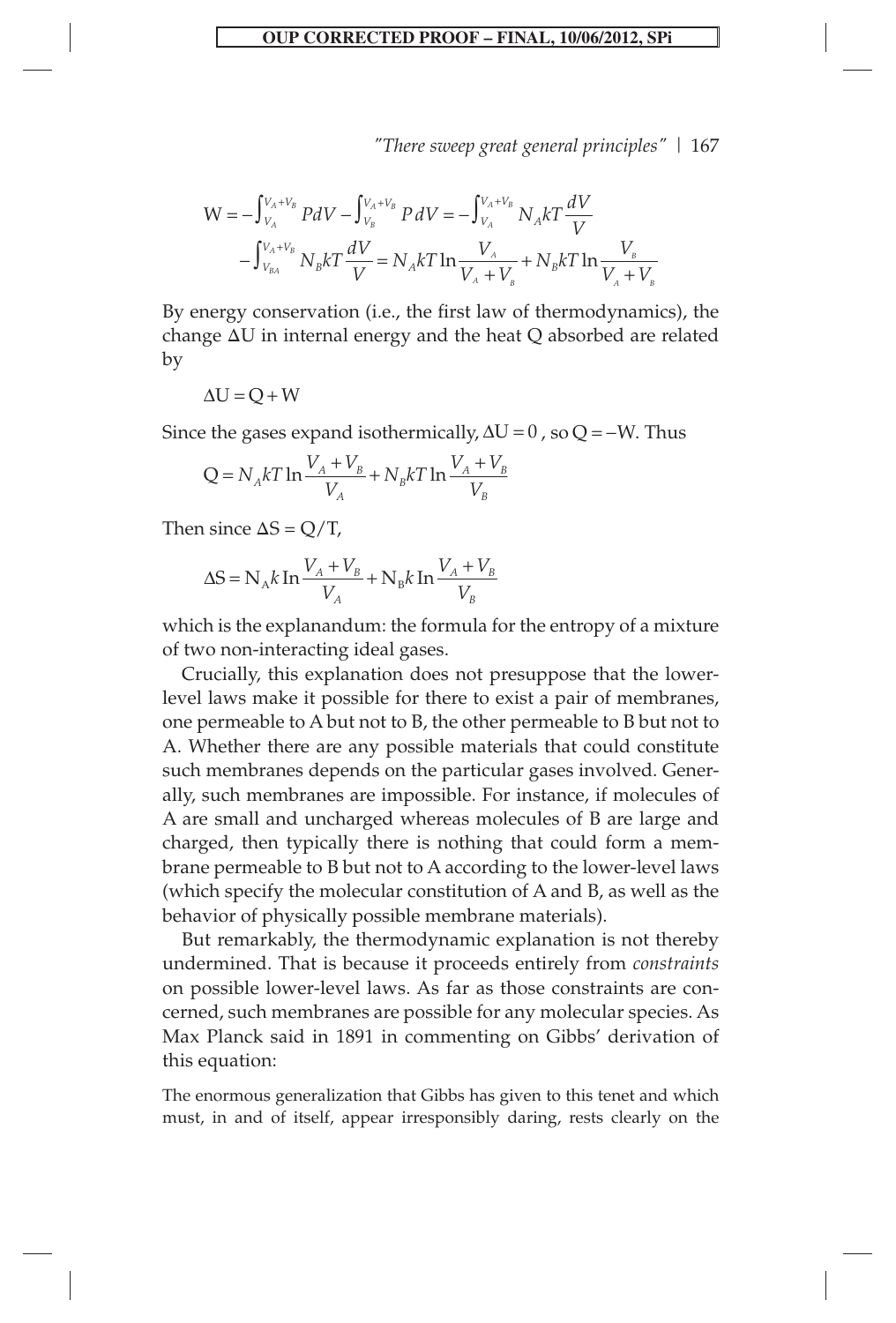self-evident thought that the validity of so fundamental a tenet as that of the entropy of a mixed ideal gas, cannot depend on the arbitrary circumstance of whether we really have available in each individual case a suitable semi-permeable membrane. (translated in Seth 2010, 108)

 It is not entirely an "arbitrary circumstance" since, after all, it is a matter of physical necessity. Yet it is "arbitrary" as far as the constraints are concerned, since whether any such membranes are possible for a particular pair of gases is a matter of what the fundamental force laws *happen to be* . Because the top-down explanation shows the explanandum to depend on thermodynamics alone, the explanation can afford to posit membranes that are impossible according to lower-level laws. 8 The laws of thermodynamics transcend the laws concerning various particular physically possible kinds of gas and kinds of materials out of which membranes could be constructed. That is because the laws of thermodynamics (and any explanandum they entail) would still have held, whether or not the lower-level laws allow a suitable pair of membranes for a particular pair of gases—an "arbitrary circumstance", as Planck says.

 Similarly, to explain various laws concerning dilute solutions, Planck in 1887 (cf. Fermi 1956, 115) considered what would happen were the temperature so high and the pressure so slight that the solute and solvent vaporized into a mixture of ideal gases. After explaining the equations in this way, Planck wrote:

 [I]ncidentally, it is completely inconsequential [gleichgultig] if the given state can really be arrived at experimentally, and certainly whether it represents a stable state of equilibrium or not; because these expressions [the explanandum] are completely independent of this [question]. (translated in Seth 2010, 102)

Later he elaborated:

8 Many textbooks dance lightly over the fact that these membranes are generally physically impossible, characterizing the two gases as separated "conceptually" ( Yourgrau, Van der Merwe, and Raw 2002 , 235) or "hypothetically" ( Annamalai and Puri 2002, 145) without elaborating any further. Fermi (1956, 101) is admirably forthright: "We should notice ... that in reality no ideal semipermeable membranes exist. The best approximation of such a membrane is a hot palladium foil, which behaves like a semipermeable membrane for hydrogen."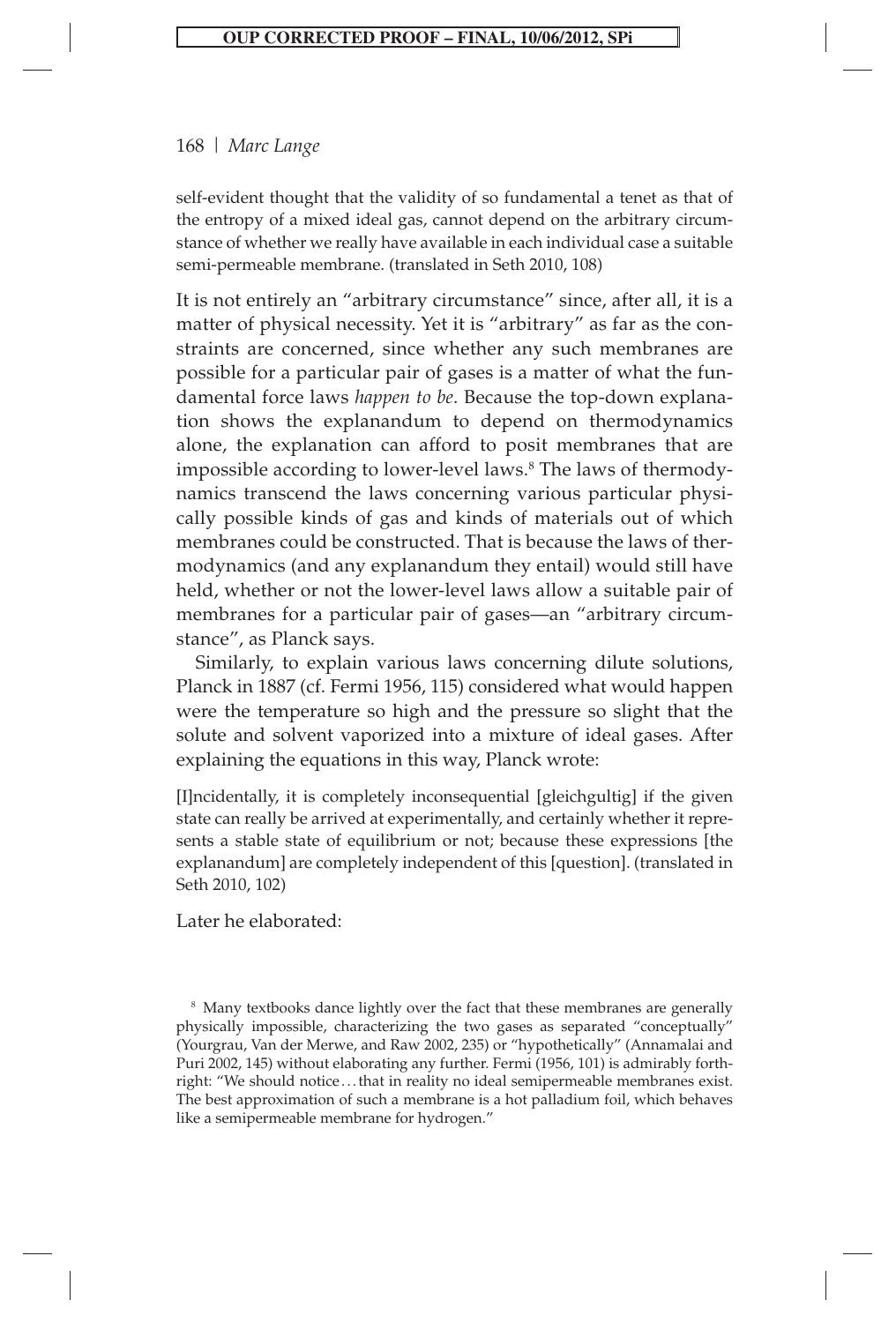In reality, such a process [vaporizing a dilute solution into a mixture of ideal gases] will admittedly often not be realizable, because in many cases, at high temperatures, as are necessary here, chemical transformations occur, and the molecules are thereby altered. (translated in Seth 2010, 108)

#### Seth (2010, 102) comments:

 [Planck's point], introduced so casually, was, in fact, anything but incidental. Planck had clearly seen an apparent objection, and an obvious one at that. If one considers the case described (a dilute solution, say, of NaCl in water), lowering the pressure and increasing the temperature does not automatically produce the result required [a mixture of ideal gases, one of the solute and one of the solvent]. In most common cases, the water will vaporize, leaving a solid salt. For Planck's process, however, one requires both the salt and the water to vaporize *and* to maintain their molecular integrity as compounds. Whether it was at all possible to carry out such a procedure cannot have been clear to Planck....The argument, however, was a thermodynamic one and the details of the process, including the very possibility of its experimental realization, did not matter for Planck. It was thermodynamically possible and hence the result followed.

 "Thermodynamic possibility", as Seth nicely terms it, is broader than "physical possibility" because the laws of thermodynamics constrain the lower-level laws; like logical possibility, thermodynamic possibility includes more than just the physical possibilities. Planck's explanation succeeds, despite trafficking in physical impossibilities, because it works by showing the explanandum to be thermodynamically necessary, not merely physically necessary. No bottom-up explanation could explain the explanandum by showing it to be inevitable in just this respect because no bottom-up explanation, rooted in the various particular lower-level laws, could show that the explanandum would still have held, had the lowerlevel laws been different. The lower-level laws do not entail what the lower-level laws would have been like, had they been different. I shall now focus on such subjunctive conditionals.

## 4. MY ACCOUNT OF THE DIFFERENCE BETWEEN CONSTRAINTS AND COINCIDENCES

 Let's now try to be more precise about what it would take to make a conservation law into a constraint rather than a coincidence. As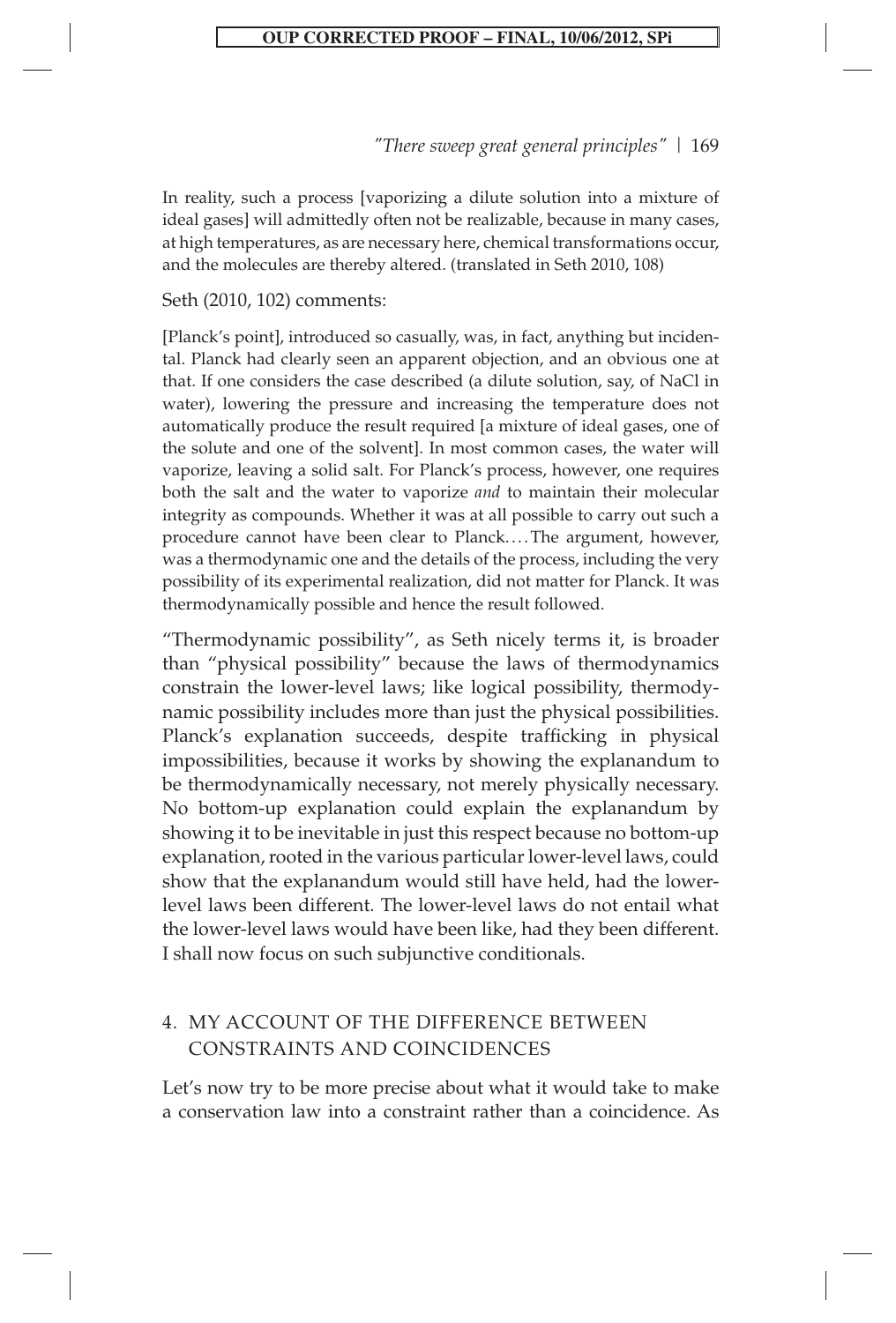I hinted at the close of the previous section, I suggest that this distinction be elaborated in terms of subjunctive conditionals. Energy conservation constrains the possible force laws exactly when energy would still have been conserved even if there had been an additional kind of force (that is, a force that is not electric or gravitational or any of the other actual kinds) acting together with the various actual kinds—that is, even if there had been an additional kind of interaction experienced by some of the same entities undergoing some of the actual kinds of interaction. (If the additional kinds of force were uninstantiated, then they would obviously pose no threat to energy conservation. If forces of the additional kinds were not influencing any of the actual sorts of entities, then they would pose no threat to the conservation of quantities possessed exclusively by those entities.) The subjunctive fact associated with energy conservation as a constraint is supposed to be roughly that energy's conservation is resilient: that energy would still have been conserved even if there had been additional kinds of force threatening to undermine its conservation. On the other hand, to say that energy conservation is a coincidence of the actual force laws is to say that it is *not* the case that energy would still have been conserved, had there been additional kinds of force. Rather, energy is conserved because as it happens, each of the actual kinds of force conserves energy as a result of its own particular force law. So had there been additional kinds of force, energy might still have been conserved, but then again, it might not have been, depending upon the force laws of the additional forces.

 This means of distinguishing constraints from coincidences portrays constraints as like "higher-order" laws. The lawhood of Coulomb's law is traditionally thought to be associated with the fact that Coulomb's law would still have held, had there been additional charged bodies. Similarly, the accidental character of the fact that each of the families on my block has exactly two children is associated with the fact that it is not the case that had there been an additional family on my block, it would still have been true that each of the families on my block has exactly two children. My account draws the same sort of distinction at a "higher order": energy conservation is a constraint exactly when energy would still have been conserved, had there been additional kinds of forces.

This means of distinguishing constraints from coincidences fits nicely into my more general account of natural law. I have presented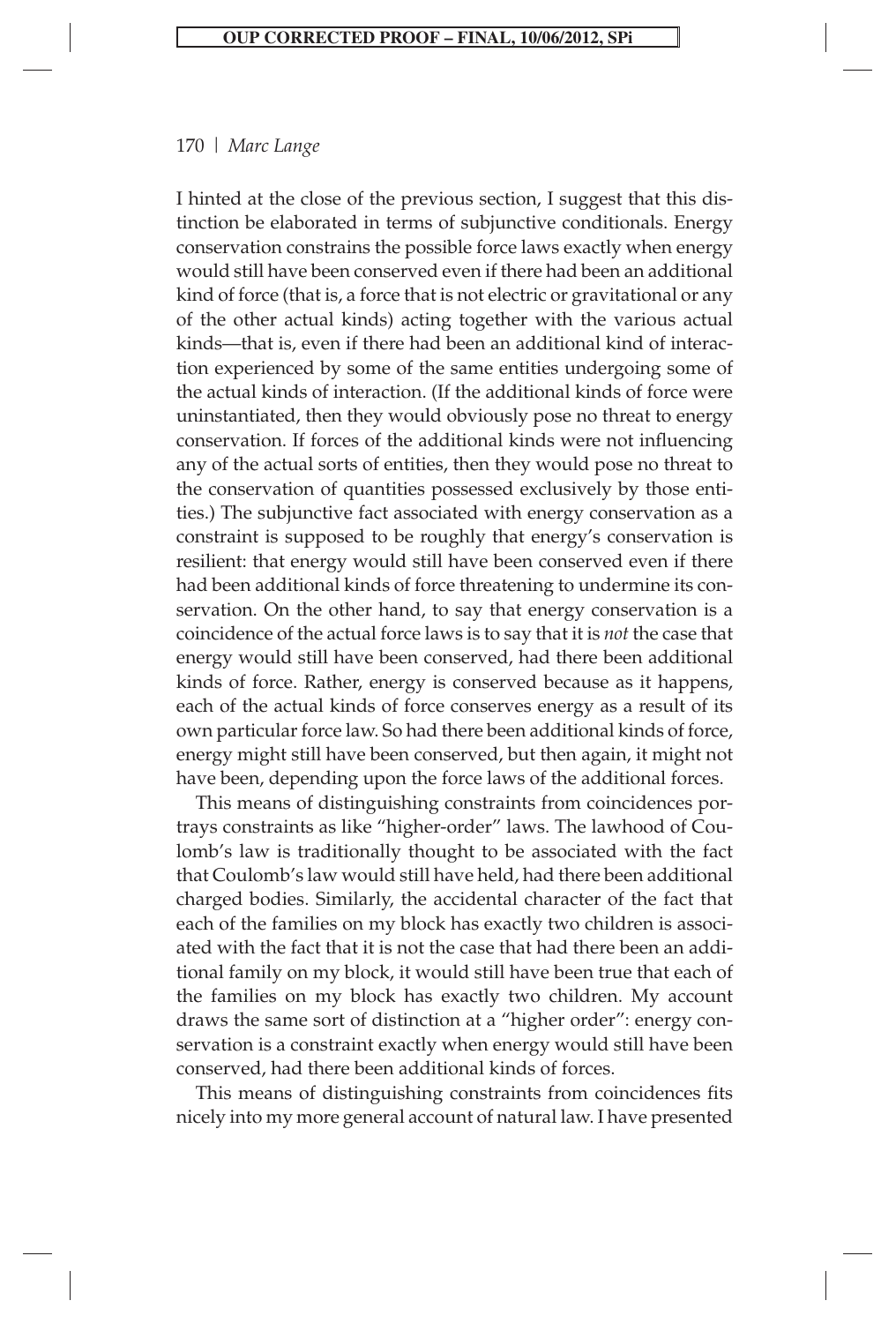this account in detail elsewhere (Lange 2009). Within the confines of this paper, I am obviously not able to offer much in the way of argument for my general account. Rather, my main aim is to argue that any account of natural law must recognize the distinction between constraints and coincidences. This cannot easily be done by the accounts of natural law currently on the market (as I will illustrate in the following section on dispositional essentialism). Here I offer my account simply as an example of how it is possible for an analysis of lawhood to leave a natural place for the distinction between constraints and coincidences (as I have just drawn it) and thereby to recognize the important role that this distinction plays in science (as I have suggested in the preceding sections).

 As I just mentioned, laws of nature have traditionally been thought to differ from accidents in having greater perseverance under counterfactual suppositions. For instance, since it is a law that no body is accelerated from rest to beyond the speed of light, this cosmic speed-limit would not have been broken even if the Stanford Linear Accelerator had now been cranked up to full power. On the other hand, if it is just an accident that all gold cubes are smaller than a cubic meter, then had Bill Gates wanted a gold cube larger than a cubic meter, I dare say there would have been one.

 Of course, laws are unable to persist under counterfactual suppositions with which they are logically inconsistent. This suggests the following proposal:

*m* is a law if and only if in any conversational context, under any counterfactual supposition *p* that is logically consistent with all of the laws, *m* would still have held (i.e.,  $p \Box \rightarrow m$ ).

In this proposal and until further notice, I reserve letters like "m" for "sub-nomic" claims, i.e., for claims such as "The emerald at spatiotemporal location . . . is 5 grams" or "All emeralds are green" as contrasted with "nomic" claims such as "It is an accident that the emerald at spatiotemporal location . . . is 5 grams" or "It is a law that all emeralds are green". (On my view, a claim is "sub-nomic" exactly when in any possible world, what makes the claim hold (or fail to hold) is not that a given fact in that world is a law or that a given fact in that world is an accident.) Let me also note that the account of laws I am sketching here presupposes that every logical consequence of laws qualifies as a law and that every broadly logical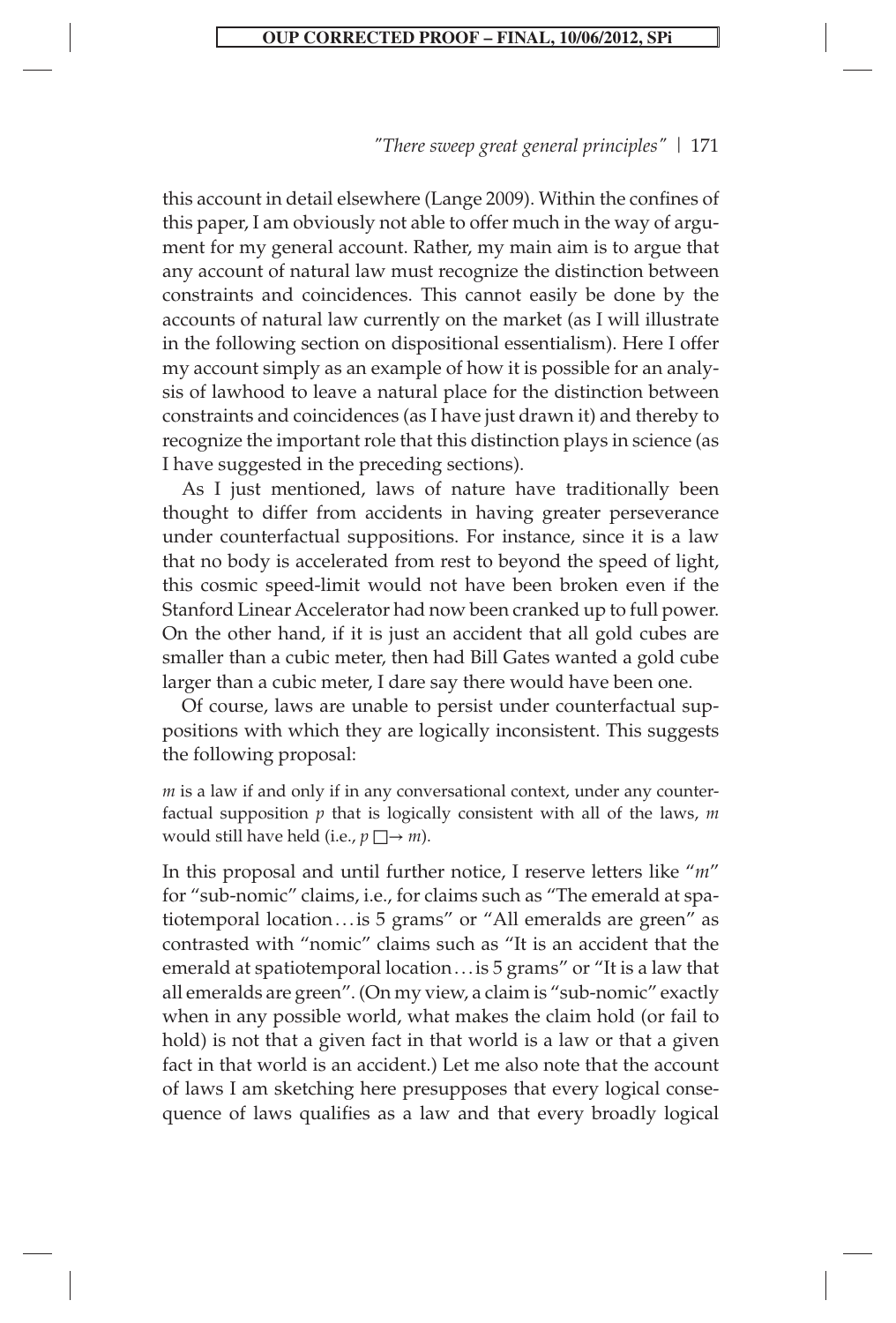truth (e.g., every truth holding with narrowly logical necessity, metaphysical necessity, mathematical necessity, moral necessity, etc.) is by courtesy a natural law. (These convenient simplifications could be dropped, however.)

 Although the above proposal captures an important difference between laws and accidents in their behavior in counterfactuals, this proposal uses the laws themselves to pick out the relevant range of counterfactual suppositions. This is problematic since if there is no prior, independent reason why this particular range of counterfactual suppositions is special, then the laws' invariance under these particular suppositions fails to make the laws special. They merely have a certain range of invariance (just as a given accident has some range of invariance).

 This problem can be avoided. Let's start by characterizing what I shall call "sub-nomic stability":

Consider a non-empty set  $\Gamma$  of sub-nomic truths containing every subnomic logical consequence of its members. Γ possesses *sub-nomic stability* if and only if for each member *m* of  $\Gamma$  and for any *p* where  $\Gamma \cup \{p\}$  is logically consistent (and in every conversational context), it is not the case that  $\sim m$ might have held, had *p* held (i.e.,  $\sim (p \diamondsuit \rightarrow \sim m)$ ).<sup>9</sup>

Notice that  $\sim (p \diamondsuit \rightarrow \sim m)$  logically entails  $p \square \rightarrow m$ . Therefore, a set of truths is sub-nomically stable exactly when its members would all still have held (indeed, not one of their negations might have held) under any counterfactual supposition with which they are all logically consistent. So in contrast to the earlier proposal, stability does not use the laws to pick out the relevant range of counterfactual suppositions. Rather, each set picks out for itself the range under which it must be invariant in order for it to be stable.

 This suggests my proposal for distinguishing laws from accidents: that the set Λ of all sub-nomic truths *m* where it is a law that *m* is subnomically stable, whereas no set containing an accident is sub-nomically stable (except perhaps for the set of all sub-nomic truths, considering that the range of counterfactual suppositions under which this "maximal" set must be preserved in order to qualify as stable does not include any false suppositions since no falsehood is logically

<sup>&</sup>lt;sup>9</sup> For the sake of simplicity, this definition of "sub-nomic stability" omits some details from my (2009) that will not make any difference here.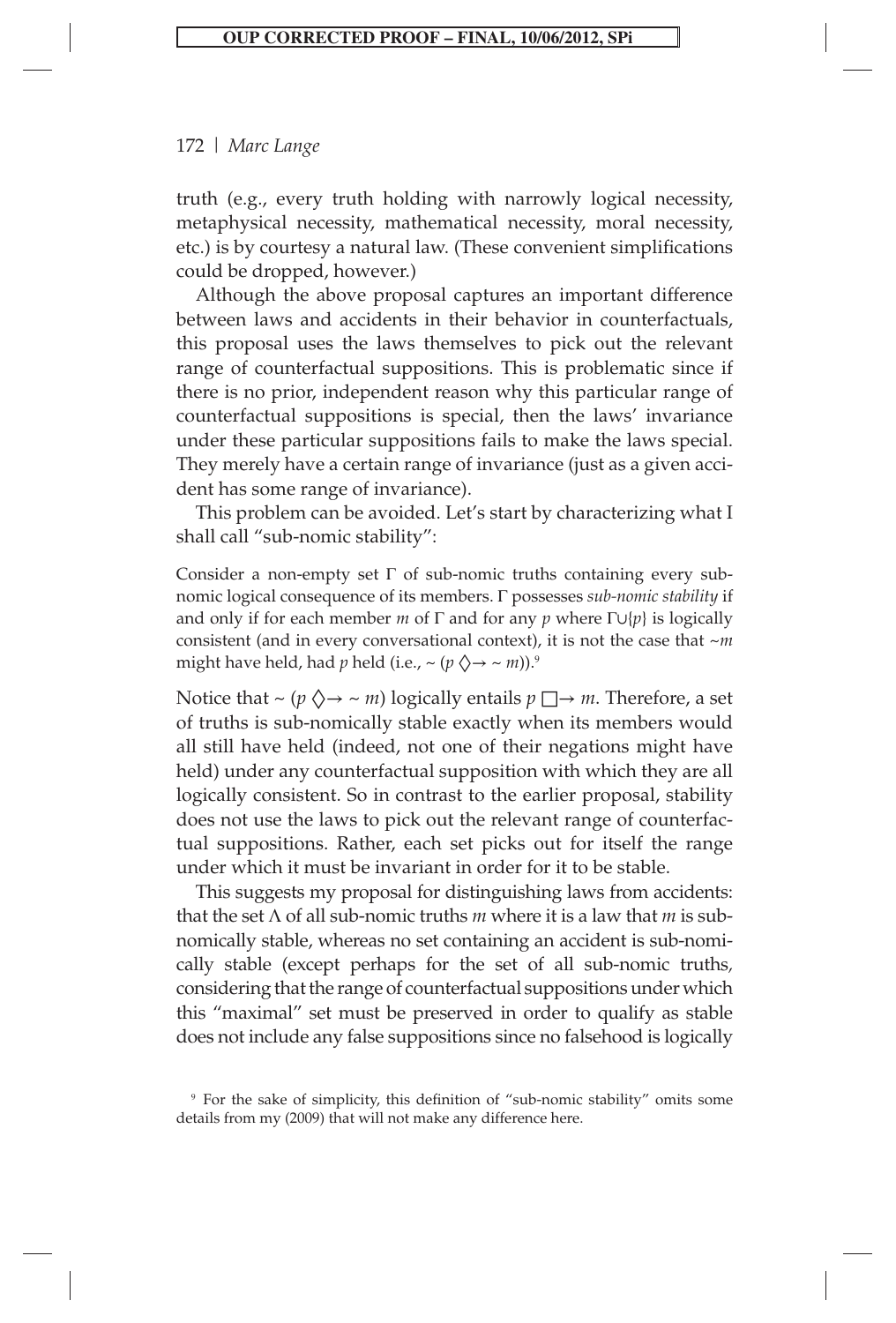consistent with all of this set's members). For instance, the set spanned by the fact that all gold cubes are smaller than a cubic meter is unstable because this set's members are all logically consistent with Bill Gates wanting a gold cube larger than a cubic meter, yet the set's members are not all invariant under this counterfactual supposition.

It is a law that *m*, then, exactly when *m* belongs to a (non-maximal) sub-nomically stable set. Now let's show that this account leaves a natural place for the distinction between constraints and coincidences. Are there any other non-maximal sub-nomically stable sets besides Λ? The sub-nomic broadly logical truths form a subnomically stable set. I'll now show that for any two sub-nomically stable sets, one must be a proper subset of the other:

- 1. Suppose (for *reductio*) that  $\Gamma$  and  $\Sigma$  are sub-nomically stable, *t* is a member of Γ but not of Σ, and *s* is a member of Σ but not of Γ.
- 2. Then (~ *s* or ~ *t* ) is logically consistent with Γ.
- 3. Since Γ is sub-nomically stable, every member of Γ would still have been true, had  $(\sim s$  or  $\nsim t$ ) been the case.
- 4. In particular, *t* would still have been true, had  $(\sim s \text{ or } \sim t)$ been the case. That is,  $(\sim s \text{ or } \sim t) \square \rightarrow t$ .
- 5. So  $t \& (-s \text{ or } -t)$  would have held, had  $(-s \text{ or } -t)$ . Hence,  $(-s \text{ or } -t)$ or  $\sim t$ )  $\Box \rightarrow \sim s$ .
- 6. Since ( $\sim$ s or  $\sim$ *t*) is logically consistent with Σ, and Σ is subnomically stable, no member of Σ would have been false had  $(\sim s \text{ or } \sim t)$  been the case.
- 7. In particular, *s* would not have been false, had ( $\sim$ s or  $\sim$ t) been the case. That is,  $\sim ((\sim s \text{ or } \sim t) \sqcap \rightarrow \sim s)$ .
- 8. Contradiction from 5 and 7.

Thus, the sub-nomically stable sets must form a nested hierarchy.

 Since no non-maximal superset of Λ is stable (since it would include an accident), any other stable sets must be among Λ's proper subsets. Many of them are clearly unstable. For instance, the set spanned by a restriction of Coulomb's law to the past is unstable since had Coulomb's law been violated sometime in the future, then (with Coulomb's law "out of the way") it might have been violated sometime in the past.

 However, some of Λ's proper subsets may be stable, and I suggest that any constraint must belong to at least one such set. Other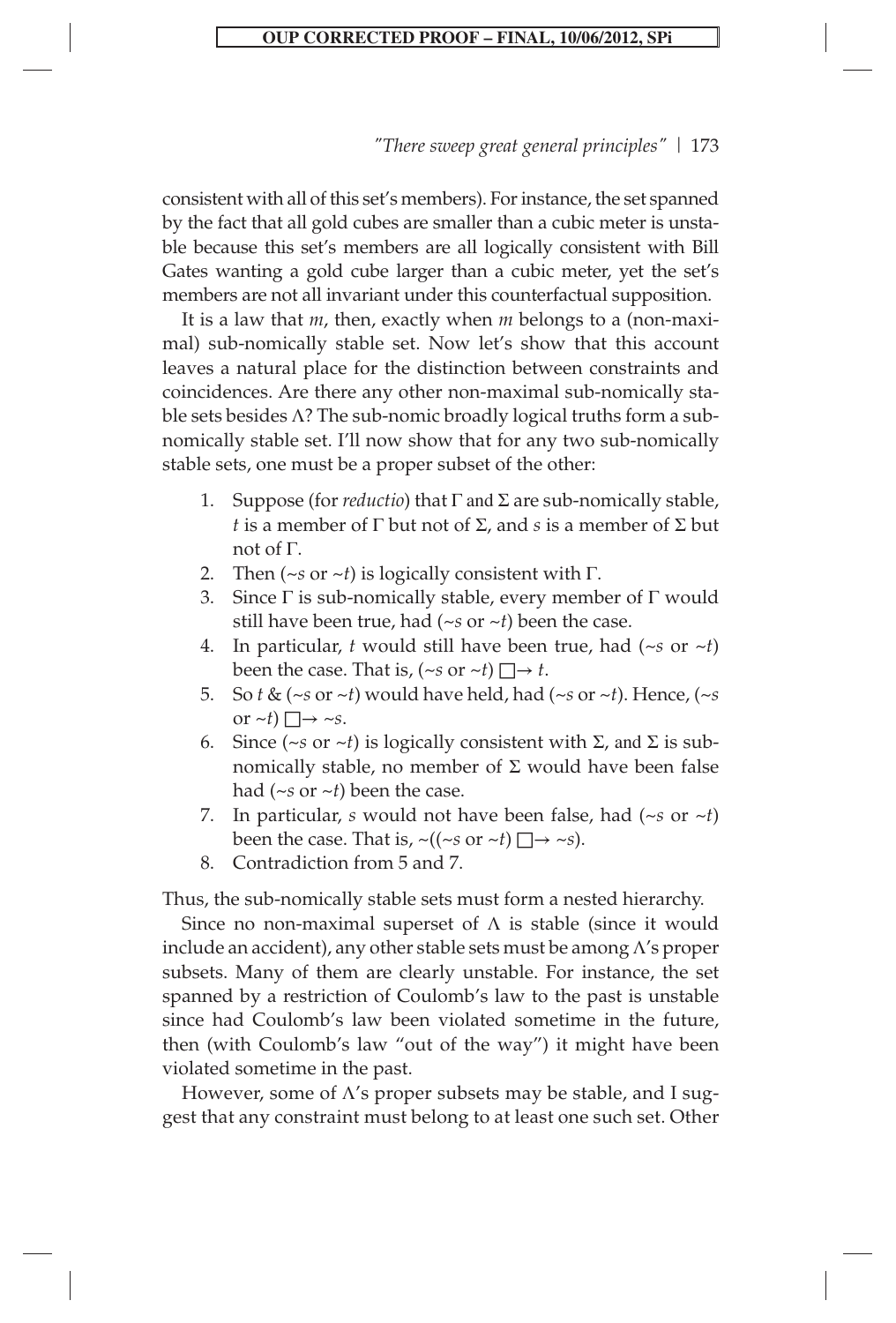members of such a set plausibly include the fundamental dynamical law, the law of the parallelogram of forces, the space-time transformations, and other laws that "transcend" the particular kinds of forces there happen to be; the various force laws and the "closure law" specifying the actual kinds of forces are excluded from such a set. In other words, if a conservation law belongs to no non-maximal stable set besides Λ, then it is a coincidence. If energy conservation belongs to a stable proper subset of Λ that omits the various force laws and the closure law, then the set's stability requires the subjunctive fact that (I proposed) distinguishes constraints from coincidences (that energy would still have been conserved, had there been additional kinds of forces) since the supposition that there are additional kinds of forces is logically consistent with each of the set's members. Energy conservation's status as a constraint is then associated with its invariance under a certain range of counterfactual antecedents, and that range consists of those antecedents that are logically consistent with every member of a stable subset of Λ to which energy conservation belongs. For instance, if the various particular force laws are all omitted from that set, then in connection with its status as a constraint, energy conservation would still have held, had gravity not been an inverse-square force.

 This approach leaves room for multiple levels of constraints on the force laws, each one associated with a stable set that occupies a spot in the nested hierarchy of stable sets somewhere between the set of broadly logical truths and Λ. Moreover, this approach accounts for the role of constraints as higher-order laws—that is, laws that are modally more exalted than the force laws they constrain, and so able to explain why all of the forces share certain features. It accounts for the way in which the constraints carve out a species of possibility that is more inclusive than physical possibility (as we saw in connection with "thermodynamic possibility", which embraces some physical impossibilities). The members of a stable set would all still have held under any counterfactual supposition with which they are all logically consistent—that is, under which they could (i.e., without contradiction) all still have held. In other words, a stable set's members are collectively as resilient under counterfactual suppositions as they could collectively be. They are maximally resilient—that is to say, necessary. Accord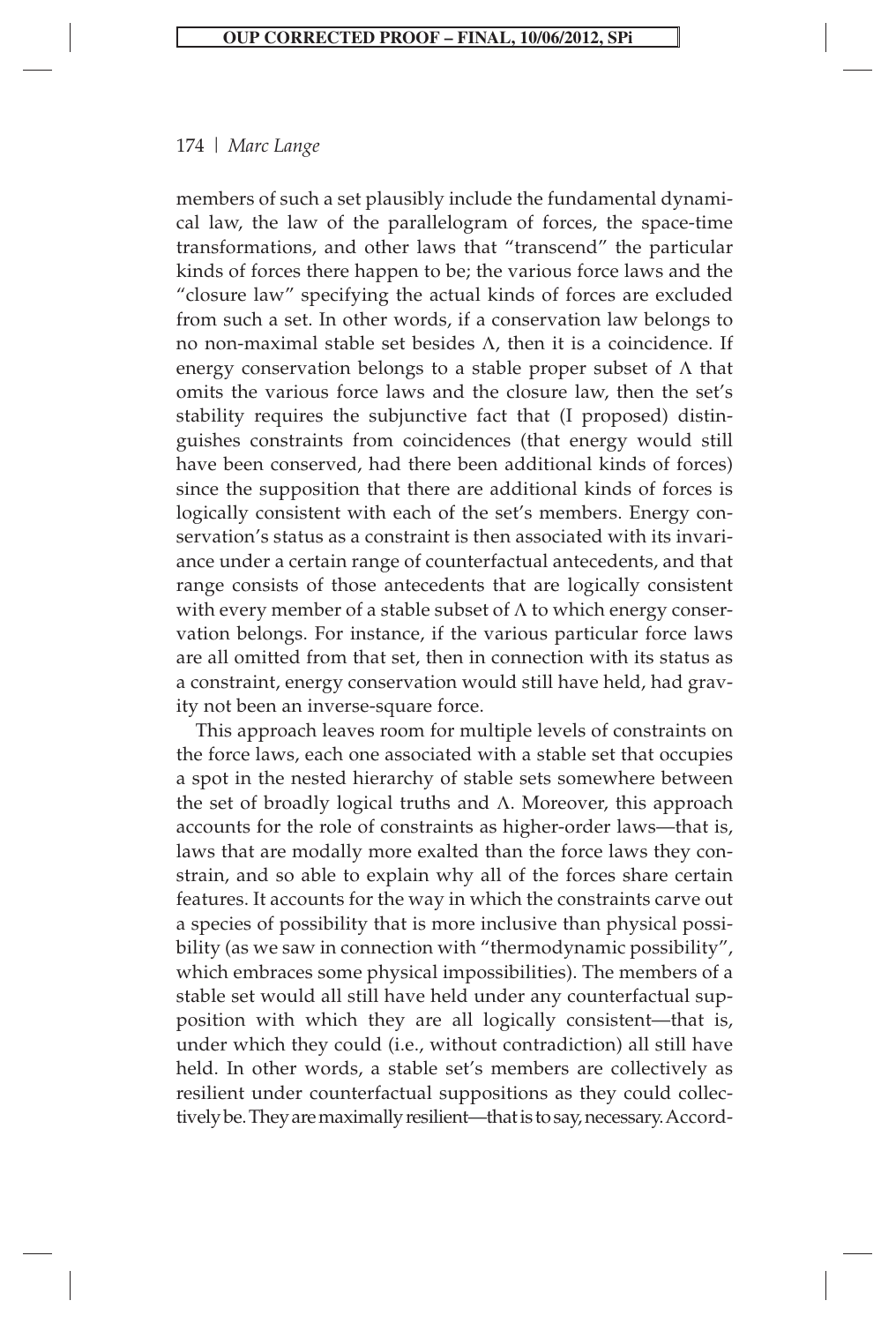ingly, I suggest that a sub-nomic truth has a species of necessity exactly when it belongs to a non-maximal sub-nomically stable set, and that for each of these sets, there is a distinct species of necessity that is possessed by exactly its members. On this view, then, whereas constraints and coincidences are both physically necessary, a constraint also possesses a species of necessity (a stronger cousin of physical necessity) that the coincidences and force laws lack. Thus, we are entitled to say that a constraint limits the kinds of forces *there could have been*, whereas a coincidence merely reflects the kinds of forces *there happen to be*. The actual inventory of forces is a matter of physical necessity and yet also a matter of happenstance in that it lacks the stronger necessity possessed by a constraint.

 Finally, this view explains why any conservation law that follows from a symmetry principle within a Hamiltonian dynamical framework constitutes a constraint rather than a coincidence and so (as Wigner says) "transcends" the various force laws. A symmetry principle, such as the fact that *the laws* are invariant under arbitrary temporal displacement, is not expressed by a *sub-nomic* claim. Rather, a symmetry principle is made true by which facts *are laws* . It is expressed by a "nomic" claim, i.e., a claim that purports to describe which truths expressed by sub-nomic claims are (or are not) matters of law. So to characterize the invariance that is characteristic of symmetry principles as "meta-laws", we need an analogue of sub-nomic stability that applies to sets of claims that are either sub-nomic or nomic. Here it is (now allowing letters like " $p$ " to stand for claims that are either sub-nomic or nomic):

 Consider a non-empty set Γ of truths that are nomic or sub-nomic containing every nomic or sub-nomic logical consequence of its members. Γ possesses *nomic stability* if and only if for each member *m* of Γ (and in every conversational context), ~ ( $p \Diamond \rightarrow \neg m$ ) for any  $p$  where  $\Gamma \cup \{p\}$  is logically consistent.

 The symmetry principles are meta-laws in that they form a nomically stable set more exclusive than the set spanned by all truths about which sub-nomic claims are laws and which are not. Moreover, if the conservation laws are logically entailed by symmetry meta-laws within a Hamiltonian dynamical framework, then they belong to a sub-nomically stable set that is more exclusive than Λ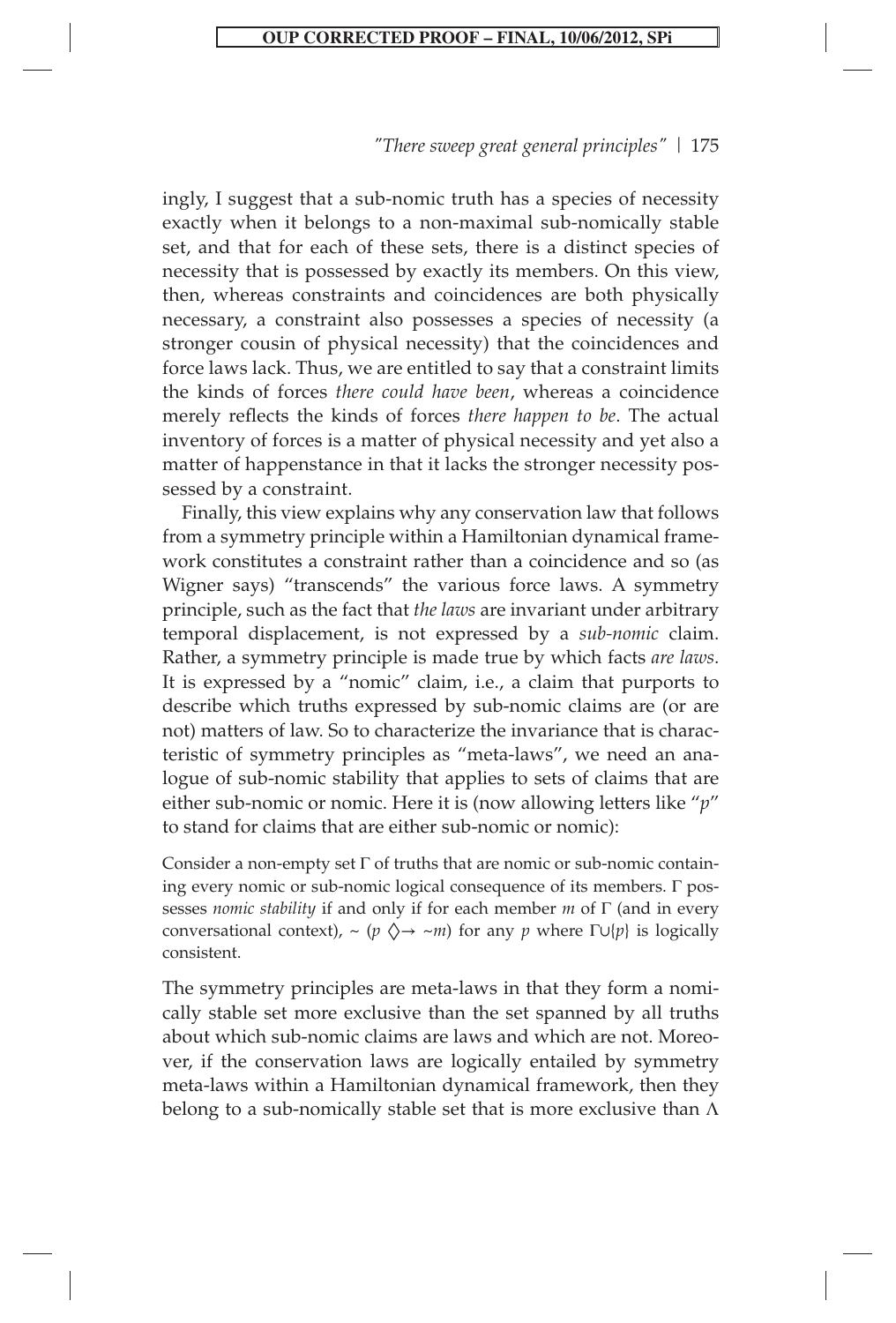and therefore are constraints. That is because for any nomically stable set, its sub-nomic members must form a sub-nomically stable set. Here is the proof:

- 1. If  $p$  (a sub-nomic claim) is logically inconsistent with a nomically stable set Γ, then Γ must entail  $~\sim p$  (also subnomic), and so  $p$  is logically inconsistent with the set  $\Sigma$  containing exactly Γ's sub-nomic logical consequences.
- 2. Conversely, if  $p$  is logically inconsistent with  $\Sigma$ , then obviously *p* is logically inconsistent with Γ.
- 3. By Γ's nomic stability,  $\Sigma$  is preserved under every subnomic antecedent *p* that is logically consistent with Γ—which (we have just shown) are exactly those subnomic antecedents that are logically consistent with Σ. Hence,  $\Sigma$  is sub-nomically stable.

 Therefore, if the symmetry meta-laws (forming a nomically stable set) entail that a given conservation law holds under the Hamiltonian dynamical framework, then the conservation law's holding if the Hamiltonian dynamical law holds belongs to a sub-nomically stable set that is more exclusive than  $\Lambda$  (since presumably, not all of Λ's members follow from the symmetry meta-laws' nomically stable set). Hence, if the Hamiltonian dynamical law is not a member of that set but (in transcending the various particular force laws) belongs to another sub-nomically stable set that does not include the force laws, then (since the sub-nomically stable sets form a nested hierarchy) the fact that the conservation law holds under the Hamiltonian framework must also belong to that set, and hence (by the set's logical closure) the conservation law must belong, too. So it constitutes a constraint. In other words, that the conservation law would still have held, even if the force laws had been different, follows from the fact that not only the fundamental dynamical law, but also the symmetry meta-law would still have held had the force laws been different.

 Of course, I cannot do more here than sketch the relevant parts of this conception of natural law. But it is worth seeing how an account of lawhood can incorporate the constraint/coincidence distinction in a natural way. Now I shall conclude by turning to an approach to natural law that is ill-equipped to have the same success.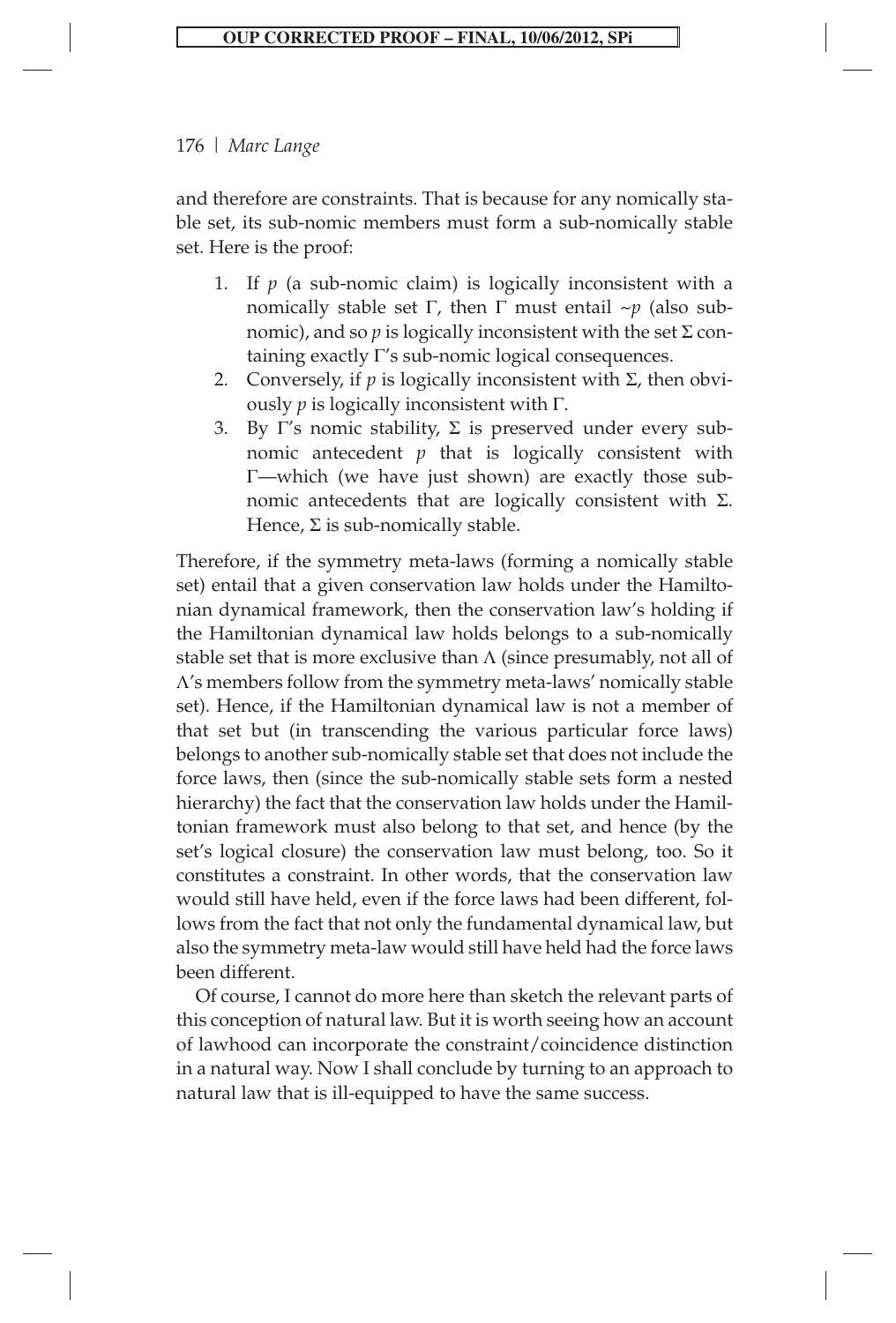# 5. DISPOSITIONAL ESSENTIALISM RULES OUT CONSTRAINTS

According to Alexander Bird (2007), every sparse fundamental property of physics is constituted by one or more dispositions. On Bird's view, the association between a fundamental property of physics and some disposition is a matter of metaphysical necessity; moreover, the identity of a given fundamental property of physics is exhausted by its dispositional character. Therefore, it is metaphysically necessary that any entity possessing a certain sparse fundamental property of physics exhibit certain further properties if suitably stimulated. These regularities, or the corresponding relations among properties, are the laws of nature. Although metaphysically necessary, the laws do not perform the explanatory heavy-lifting. The motor and cement of the universe are the dispositional essences of the fundamental properties of physics. Views along roughly similar lines have been proposed by Brian Ellis (2001; 2002) and Stephen Mumford (2004), among others. These views differ in some details from Bird's: for example, Ellis takes the dispositional essences responsible for laws to be the essences of the natural kinds rather than of the sparse fundamental properties of physics, whereas Mumford holds that since any fundamental property of physics is constituted by a cluster of causal roles and other connections to other properties (such as its excluding certain properties and being compatible with certain others), there are no laws because nothing governs property instances in the manner traditionally ascribed to laws. However, these differences will make little difference here.

 A conservation law does not say that any entity possessing a certain sparse fundamental property of physics exhibits certain further properties if suitably stimulated. Unlike (for instance) the occurrence of a certain force, energy's remaining conserved is not the manifestation of a particular disposition. Therefore, it is difficult for views like Bird's to accommodate conservation laws, as Bird (2007, 211) himself notes.

 It is worth distinguishing three forms that this objection can take. The first form is that energy's remaining conserved under any interaction of a given kind is simply not the manifestation of any disposition constituting any of the sparse fundamental properties of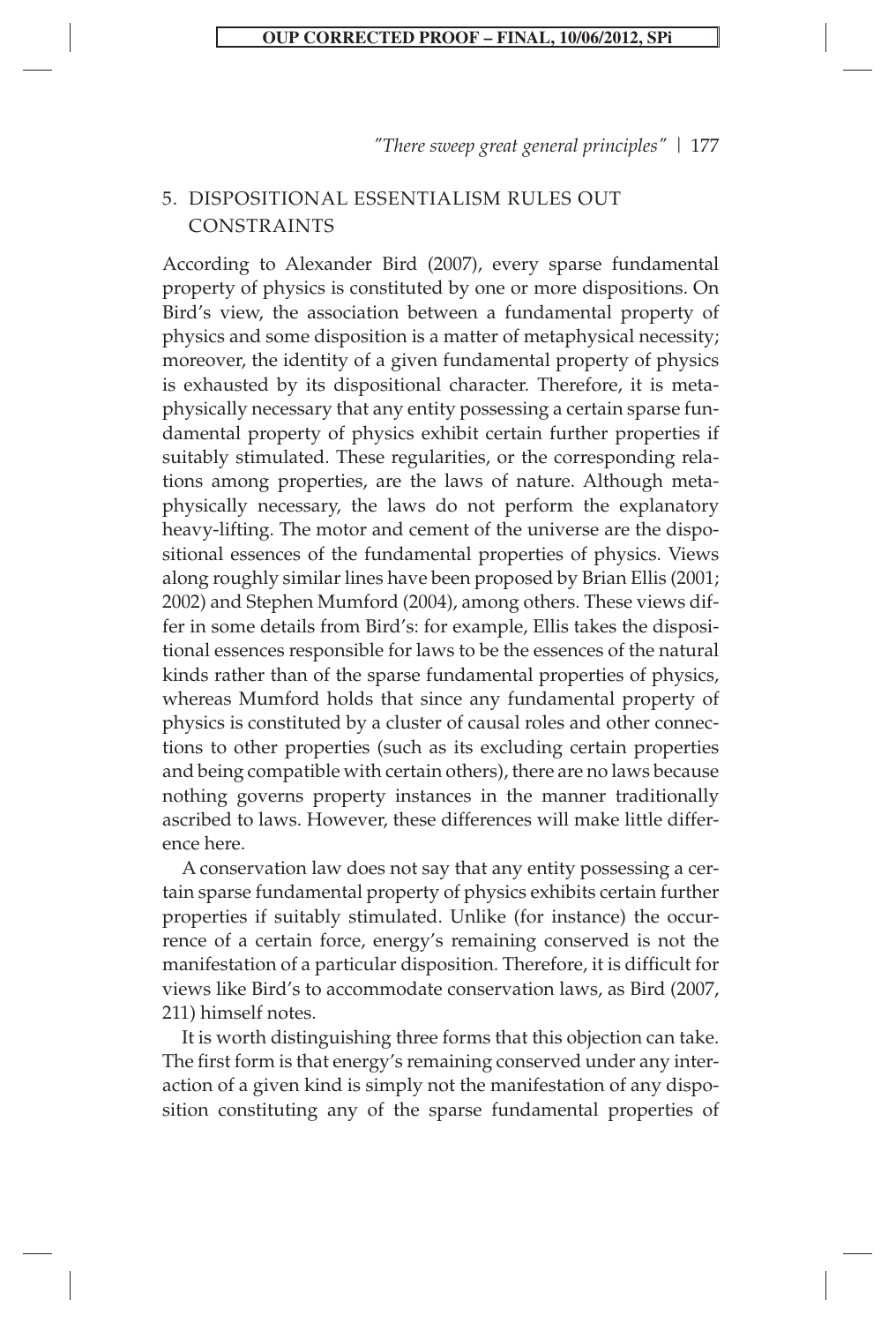physics manifested in such interactions. The dispositions associated with electric charge, for instance, may manifest themselves in various accelerations or various contributions to the electric field. Thus, the laws specifying that charges manifest themselves in certain ways under certain conditions do not include among these manifestations anything about energy being conserved. The law that electric interactions conserve energy therefore seems to have been left out of the account. However, it seems to me that the law has not been neglected. From the laws concerning electric interactions, it follows logically that such interactions conserve energy. So on this account, energy's conservation in electric interactions is a metaphysical necessity arising from the dispositions essential to various fundamental properties of physics, including charge. There is no problem yet for Bird's view.

 The second form of the objection is that the law of energy conservation does not follow simply from the law that energy is conserved in electric interactions, the law that energy is conserved in gravitational interactions, and so forth. There must be a further premise, since these force laws taken together do not preclude the existence of another kind of process that fails to conserve energy. One premise that would close the gap is a "closure law": that electric interactions, gravitational interactions, and so forth are all of the kinds of interactions there are, i.e., that every fundamental natural process belongs to one of these kinds. The objection, then, is that this "closure law" does not reflect any property's dispositional essence. Hence, the overall conservation law is not the reflection of the dispositional essences of the fundamental properties of physics.

 Ellis's view purports to be invulnerable to this form of the objection. Ellis takes the laws to be grounded not in the dispositional essences of various properties, but rather in the essences of the various natural kinds. He suggests (following Bigelow, Ellis, and Lierse 1992) that the world is the only member of a certain natural kind and that the essence of this kind includes various quantities being conserved (Ellis 2001, 205 and 250). Its essence also includes its being populated by exactly certain sorts of particles and fields undergoing exactly certain sorts of interactions, thereby accounting for the "closure laws". I have replied elsewhere that this move "seems like a desperate attempt to find *something* the essence of which could be responsible for various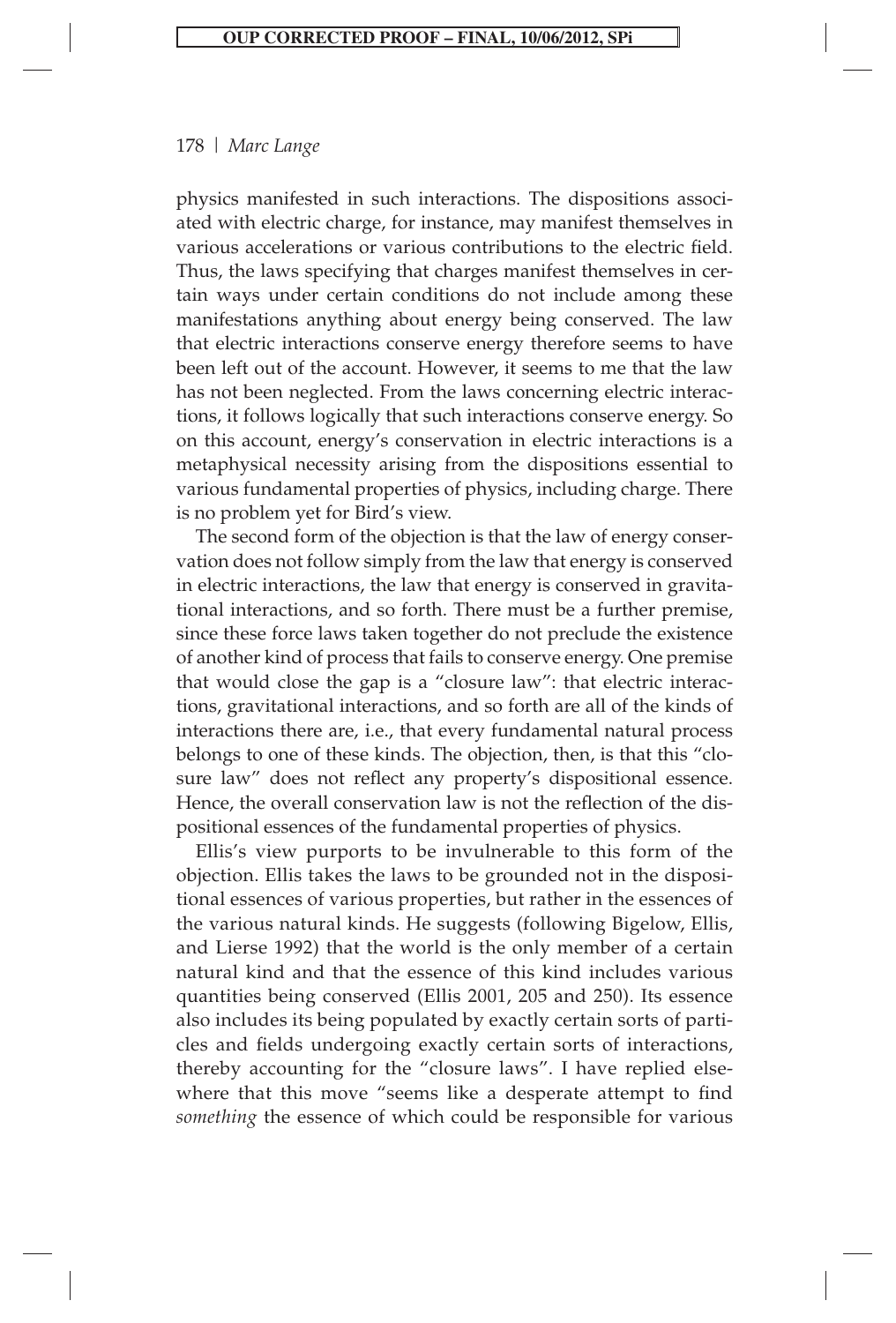laws. Even if gravity and the electron have essences, it is not obvious that 'the world'—reality—does" (Lange 2009, 83). Bird also finds this move "somewhat *ad hoc"* (2007, 213). However, I shall not pursue this concern here.

 This form of the objection may turn out not to pose a terribly severe challenge for Bird's view. One option that Bird might explore is to say simply that although the conservation "law" is not a metaphysical necessity, the fact that energy is conserved is no accident either. Rather, it is grounded in the sparse fundamental properties of physics, i.e., in the world's repertoire of fundamental causal powers. But this option would require Bird to allow different repertoires in different possible worlds, which Bird is reluctant to do (since in that case the actual laws, though still true in all worlds, are not laws in some of them). Another option for elaborating Bird's view accords metaphysical necessity to the conservation law and allows every world to have exactly the same laws. As I just explained, energy's conservation in electric interactions is a metaphysical necessity arising from the dispositions essential to various fundamental properties of physics. So likewise is energy's conservation in gravitational interactions, and similarly for any other actual type of interaction. On Bird's view, the various fundamental properties of physics would be different properties if they bestowed additional powers and susceptibilities—for instance, the power to exert and the susceptibility to feel some alien force that fails to conserve energy. Presumably, no metaphysical necessity precludes the instantiation of alien fundamental properties of physics. But "electric charge" (or any other non-alien property) would be a different property if it bestowed susceptibility not just to the influence of other electric charges, but also to some other alien influence. What if we go further and suppose that all of the non-alien properties (or at least enough of them that all non-alien kinds of entities must possess one) have as part of their essences that they bestow immunity to being influenced by any alien property (and so their possession by an entity precludes its also possessing any alien property that would bestow susceptibility to being so influenced)? Then the possession of any alien properties (by entities not possessing any of the nonalien properties) could not influence the behavior of any entities possessing non-alien properties and so could not disturb the conservation of the quantities that are in fact conserved under each of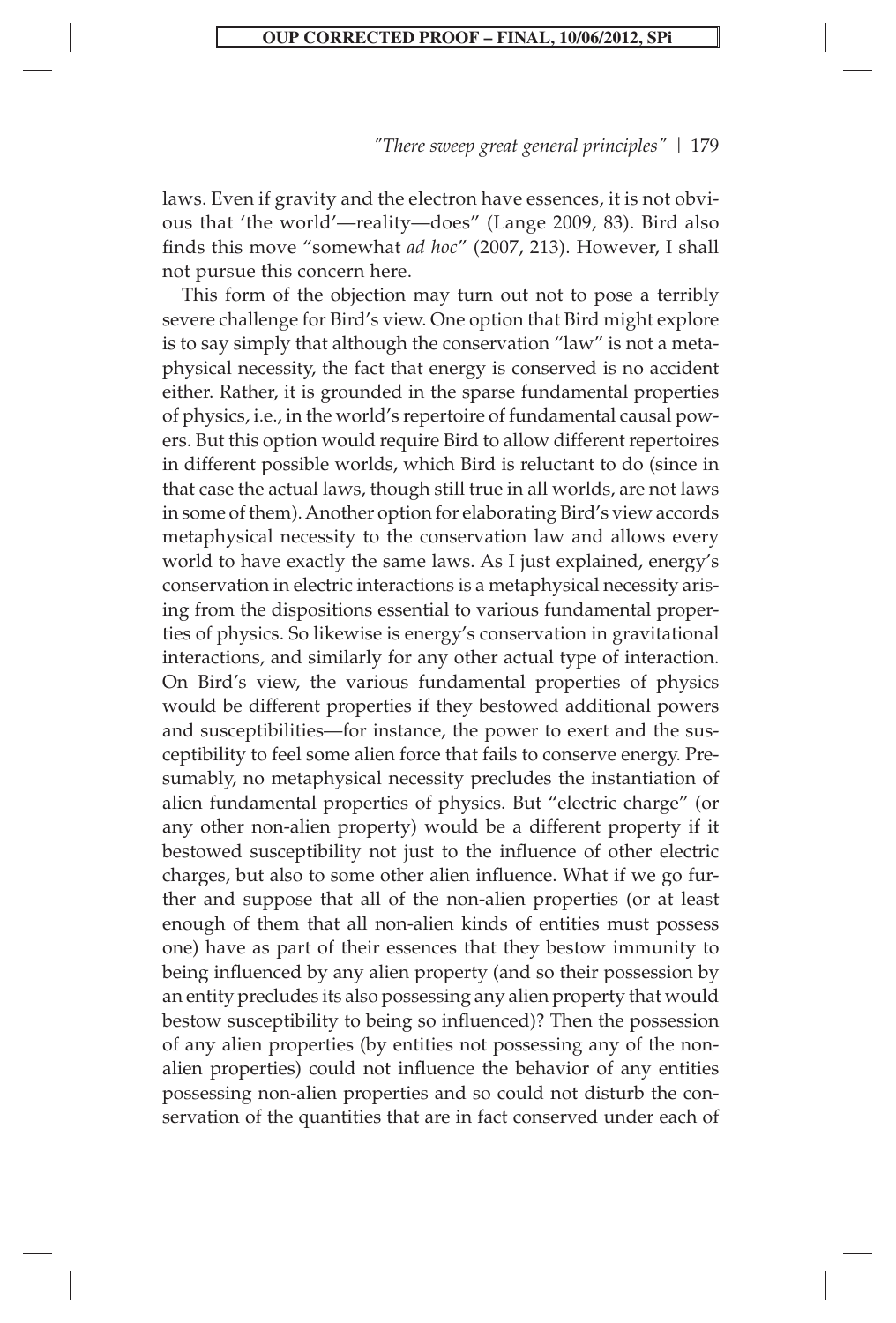the various actual types of interaction, as long as those quantities are possessed only by entities possessing the non-alien properties. This is obviously the case for electric charge and, by the dispositional essentialist's lights, arguably the case for energy and momentum, since these properties (the essentialist might say) are constituted by various combinations of non-alien fundamental properties such as mass, velocity, charge, separation, and so forth. In that case, although these quantities are not instantiated in every possible world, they are conserved in any world where they are instantiated, since the non-alien properties constituting these quantities bestow immunity to any other influences besides the various actual types of forces. Energy conservation is then metaphysically necessary even if the "closure law" is not and even though the conservation law is not the manifestation of any single fundamental property's dispositional essence.

 However, let's now consider a third form of the original objection that views like Bird's cannot properly accommodate conservation laws. This form of the objection will prove more difficult for views like Bird's to answer. On Bird's picture, even if energy conservation is metaphysically necessary, it is the product of the various particular types of interactions there are: that gravitational forces conserve energy, electric forces conserve energy, and so forth. The various dispositions essential to various fundamental natural properties are responsible for energy's conservation. So although energy conservation is metaphysically necessary, it is a coincidence rather than a constraint.

 To appreciate this, recall the subjunctive fact that (I have suggested) is what it is for energy conservation to be a constraint: that energy would still have been conserved even if there had been an additional kind of interaction experienced by some of the entities undergoing some of the actual kinds of interaction. This conditional's antecedent is a countermetaphysical according to the view I have just offered Bird in response to the previous form of the objection. Even without that response, on Bird's view there is no disposition (or collection of dispositions) essential to some sparse fundamental property of physics (or collection of such properties) that is available to underwrite this conditional's truth. On Bird's view, the causal powers constituting those properties do the metaphysical heavy lifting, but these causal powers cannot underwrite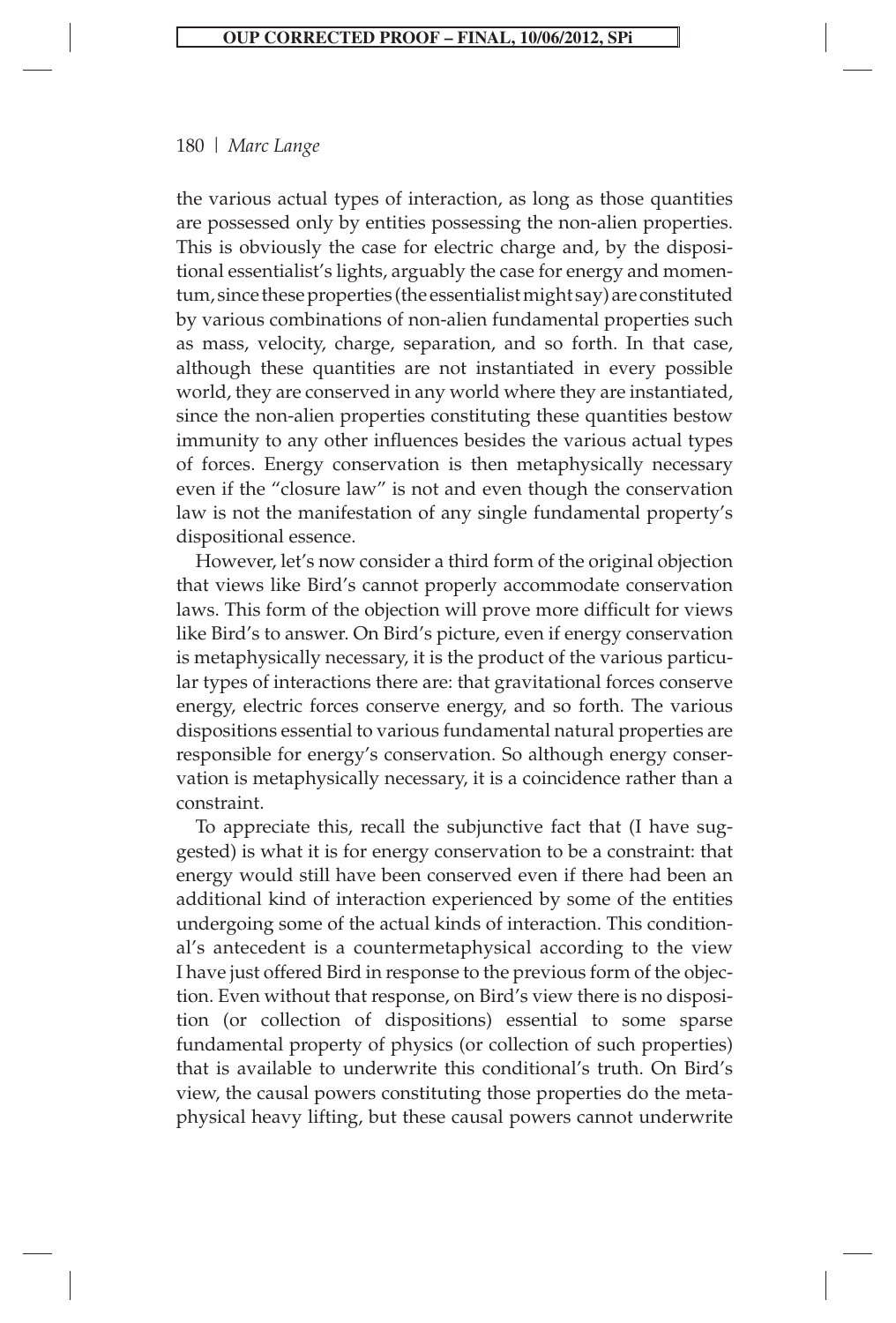this conditional's truth; none of them has as its manifestation that certain alien fundamental natural properties are instantiated or has as its manifestation-eliciting stimulus that some alien kind of interaction occurs. The conditional associated with being a constraint does not concern what the actual causal powers would produce under suitable stimulation, but rather concerns what causal powers there would be if there were more besides the actual ones—so the actual causal powers do not sustain this conditional's truth. (The same applies to other subjunctive conditionals whose truth would reflect a conservation law's status as a constraint, on my view of constraints as belonging to stable proper subsets of Λ. For example, the fact that energy would still have been conserved, had gravity not been an inverse-square force, posits a countermetaphysical and is underwritten by no causal powers, on Bird's view.) Ellis's view faces a similar problem: there is no natural kind whose essence can step in to sustain the conditional needed to make energy conservation a constraint. Even the world's essence cannot do the job since the conditional's antecedent is inconsistent with that essence. On Ellis's view, had there been additional kinds of interactions, there would have been a different kind of world; it might have been a world where energy is conserved, but then again, it might not. Energy conservation is therefore a coincidence, not a constraint.

 On a view like Bird's, a conservation law cannot be a constraint because a conservation law cannot be explanatorily prior to the force laws—or, rather, to the various dispositions responsible for the force laws and essential to the various sparse fundamental properties of physics. Gravitational interactions conserve energy not because the law of energy conservation requires them to, but because of the causal powers involved in gravitational interactions (which the gravitational-force law reflects). The conservation laws cannot explain why (e.g.) no fluid circulates; rather, the explainers must be the particular powers involved. Even if a given power's conserving energy when it is manifested suffices to entail the explanandum, energy conservation as a comprehensive law covering all of the actual powers is explanatorily irrelevant; all that matters to the outcome is the fact that the particular power at work in this case conserves energy. This is how all scientific explanations must work, according to Ellis-from the bottom up: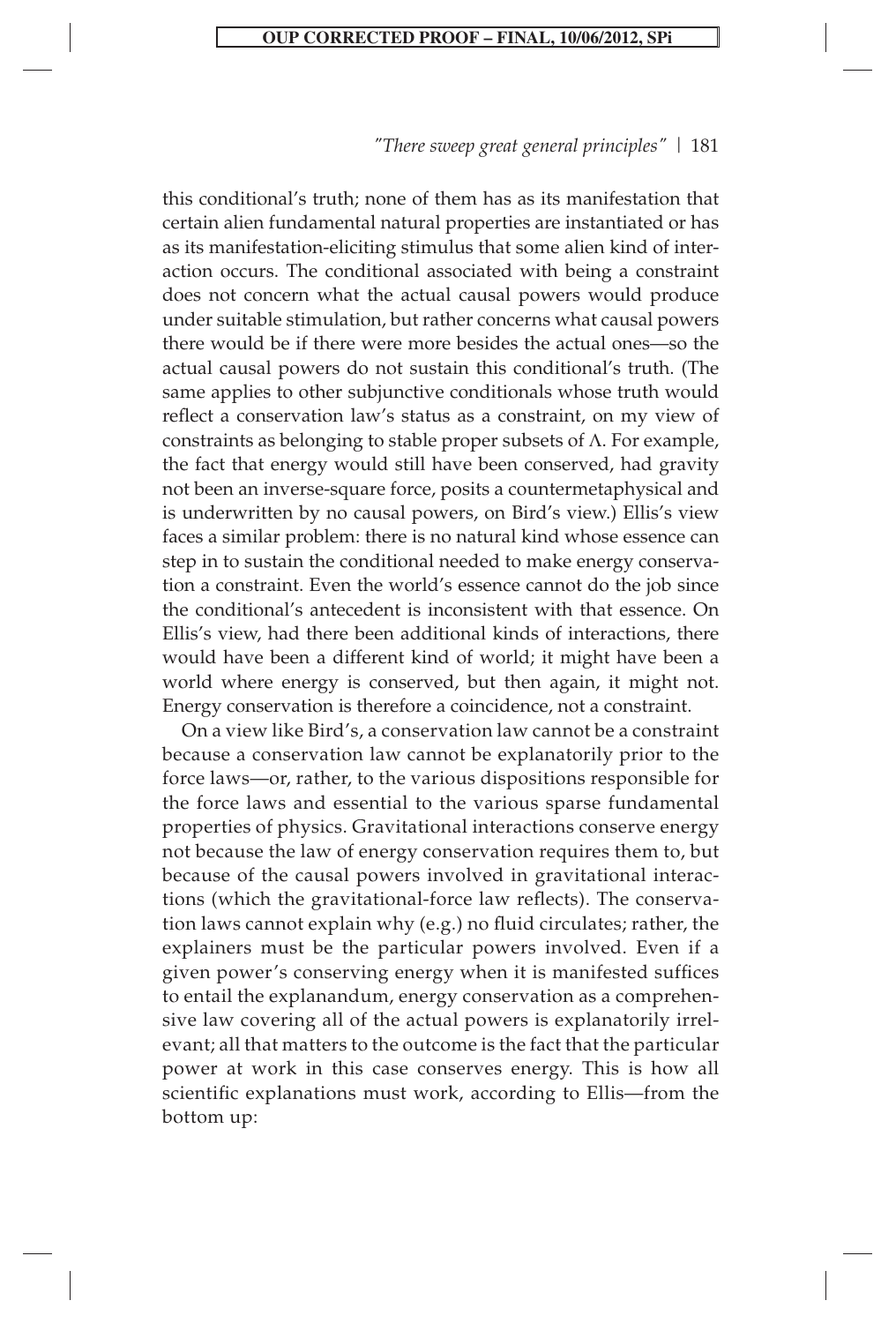Essentialists seek to expose the underlying causes of things, and to explain why things are as they are, or behave as they do, by reference to these underlying causal factors. Consequently, explanations of the sort that essentialists are seeking must always have two parts. They must contain hypotheses about the underlying structures or causal powers of things, and hypotheses about how things having these structures and powers must behave in the specific circumstances in which they exist. (Ellis 2002, 159-60)

This approach to scientific explanation leaves no room for the topdown explanations that constraints supply. Why are two forces alike in conserving energy? Why do no kinds of interaction put fluids spontaneously into circulation? That energy conservation constrains the kinds of forces there could have been is not the kind of explanation Ellis allows. On Ellis's picture, the explananda are merely upshots of the various particular kinds of interaction built into the world's essence, all of which conserve energy.

Bird likewise seems to find top-down explanations from conservation laws problematic:

 [T]here is something mysterious about conservation laws. They seem to require explanation ... How does a system know that energy should be conserved?...It is not clear how these could be fundamental laws—they seem to stand in need of a deeper explanation. (2007, 213)

 The deeper explanation Bird has in mind would be in terms of the particular causal powers at work in the system. It is these powers that allow a system to "know that energy should be conserved". This is the order of explanatory priority that is characteristic of conservation laws as coincidences: the various force laws (or, for the essentialist, the various particular causal powers responsible for the force laws) come before the conservation law. But as we saw earlier in this paper, conservation laws as constraints provide explanations that are in some respects "deeper" than any explanations appealing to the particular powers involved. By constituting common explainers, conservation laws as constraints unify the non-circulation of ropes and fluids, for example, and likewise unify various otherwise unrelated forces as all inverse-square (or all subject to uniqueness theorems) or all conserving energy for the same reason. These explanations reveal that the fact to be explained would still have held even if different fundamental forces had been at work.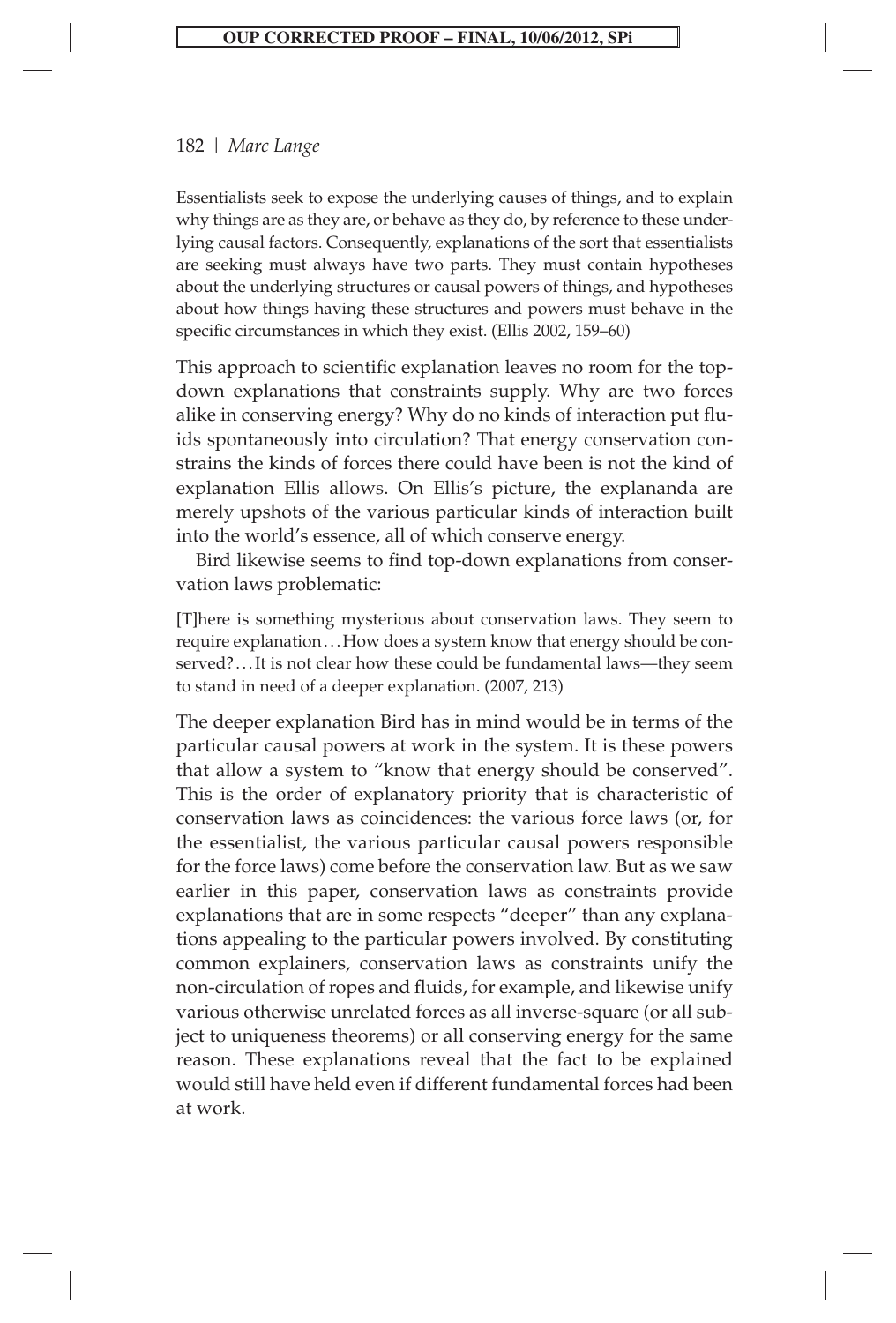That conservation laws must be coincidences rather than constraints on his account seems to be roughly what Bird has in mind when he acknowledges that his account cannot accommodate conservation laws:

 Conservation and symmetry laws tell us that interactions are constrained by the requirement of preserving, e.g., mass-energy or momentum... [T]he dispositional essentialist holds that the laws are necessary. If that is correct there is no room for further constraints. Properties are already constrained by their own essences and so there is neither need nor opportunity for higher-order properties to direct which relations they can engage in. (Bird 2007 , 211 and 214)

 Bird's thought seems to be that as constraints on (the causal powers responsible for) the various force laws, conservation laws would have to impose limitations on the possible manifestations of the powers associated with electric charge, mass, and so forth, limiting the interaction laws to those that conserve energy. But these interaction laws are already fully determined by the properties involved in the interactions since those properties are essentially constituted by various causal powers, which fix their own possible manifestations. So there is no further constraining for a conservation law to do. It seems to me that there is more that the conservation law could constrain: what powers there would be, if additional fundamental natural properties were instantiated. But this would require that the conservation law do some metaphysical heavy lifting—a job that, on Bird's picture, is reserved for the causal powers.

 In short, a conservation law as a constraint is a higher-order law; it has greater necessity than any of the motley collection of various particular force laws and thus explains why those laws are all alike in exhibiting certain features. But on views like Bird's and Ellis's, the particular force laws hold as matters of metaphysical necessity. No greater necessity is left for a constraint to possess; necessity has already been maxed out in the force laws. So there is no genuine "thermodynamic possibility"—no sense in which various actual properties could have been associated with certain alien powers but not with others (namely, with only those alien powers that, in being manifested, would conserve energy, momentum, and so forth). Therefore, conservation laws cannot be constraints; they can only be coincidences.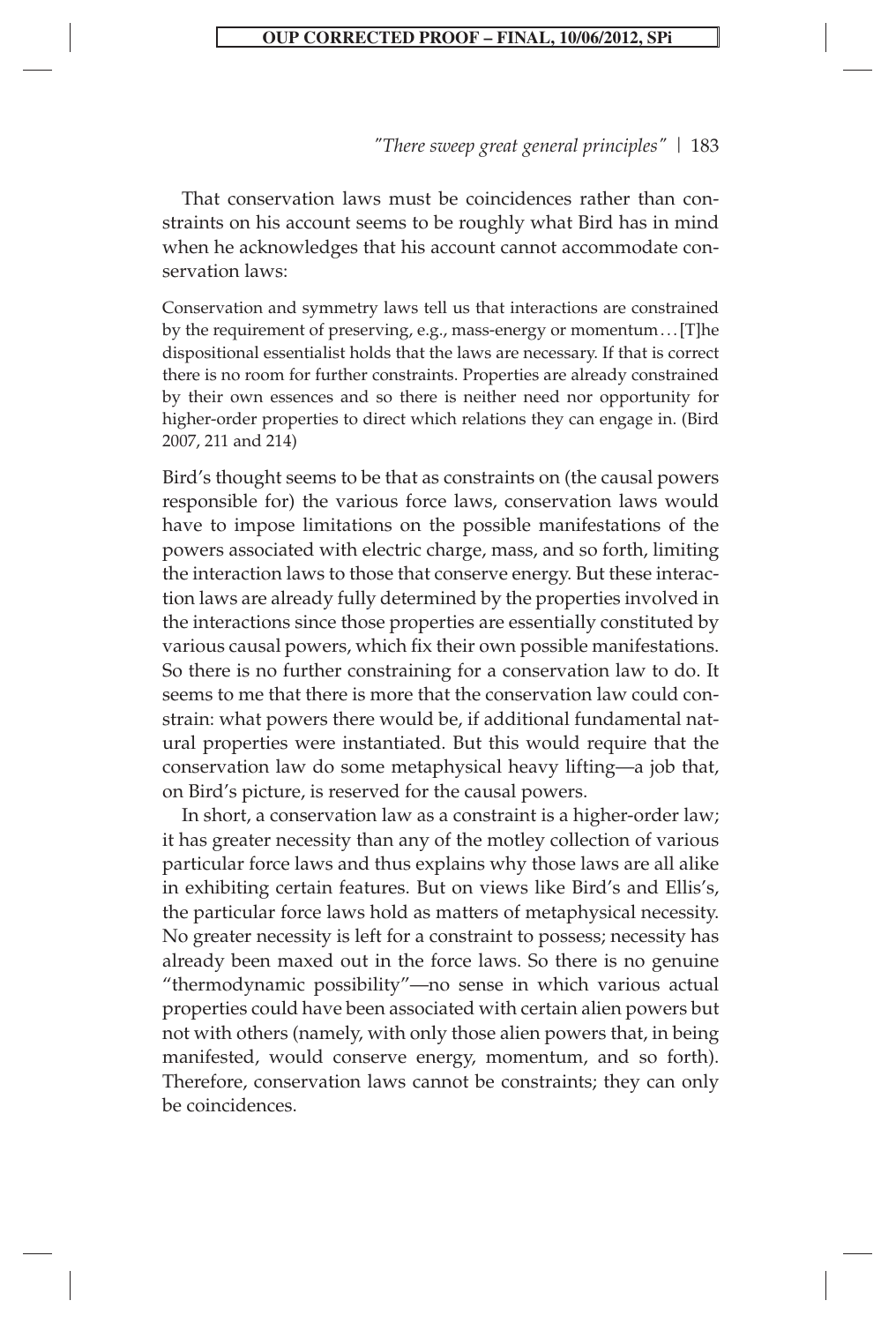Bird seems content with this result:

 The dispositional essentialist ought to regard symmetry principles as pseudo-laws. . . . So it may be that symmetry principles and conservation laws will be eliminated as being features of our form of representation rather than features of the world requiring to be accommodated within our metaphysics. (Bird 2007, 214)

 But I have argued (in the opening sections of this paper) that the price of adopting this view is too high. It precludes top-down explanations of a kind that science has reasonably taken seriously indeed, on which science has often placed great importance. Views like Bird's rule out scientifically respectable theories. Perhaps Bird's prognostication regarding future science will be proved right; perhaps symmetry principles and conservation laws, along with the alleged top-down explanations they supply, will ultimately be eliminated from physics—and their place not be taken by other top-down explanations (like Hertz's) employing other sorts of constraints. Personally, I doubt it. But more importantly, a metaphysics that cannot do justice to top-down explanations and the constraints they require is at a serious disadvantage even if as a matter of fact, there turn out to be no such explanations. Room should still be left for them; it should be up to science rather than metaphysics to foreclose them.

 Consider, for instance, the conservation of baryon number in contemporary physics. By energy conservation, an isolated proton can decay only into particles that have less rest-mass than it does, and the proton is the lightest baryon (i.e., the lightest particle with non-zero baryon number). The conservation of baryon number thus entails that the proton is stable (radioactively, I mean—not "subnomically!). Does baryon-number conservation explain why the proton is stable? This remains controversial.

 It is no explanation if the conservation of baryon number is a socalled "accidental symmetry" (a term that was introduced by Steven Weinberg; see Weinberg 1995 , 529). An accidental symmetry reflects merely the particular forces in action at lower-energy regimes rather than some deeper "symmetry of the underlying theory" (Weinberg 1995, 529). Accordingly, if baryon-number conservation is an accidental symmetry, then it may not even hold at higher energies (and so the proton may turn out not to be stable, but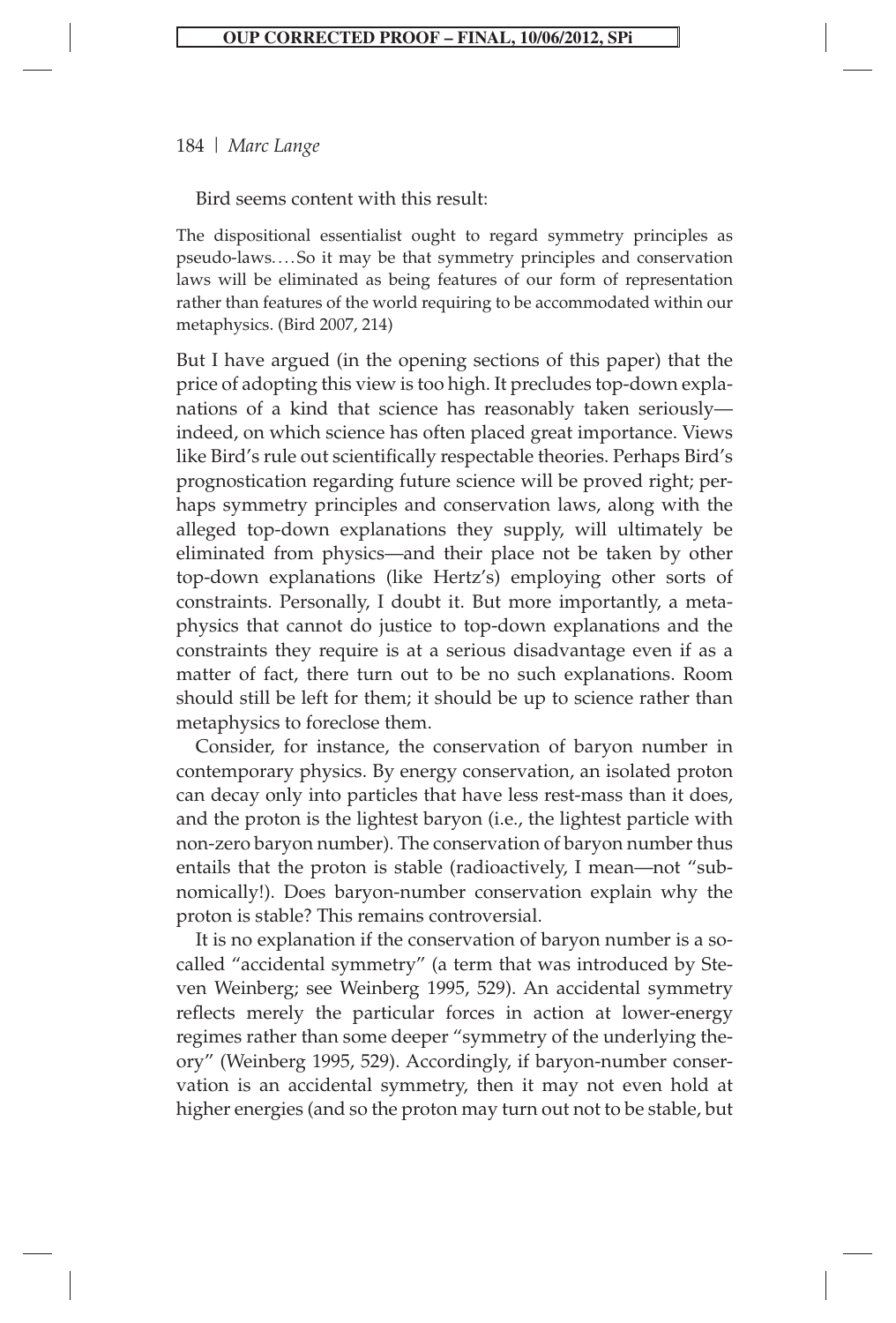rather to have an extremely long half-life). But even if an accidental symmetry is unbroken, it would still be a coincidence of the particular kinds of interactions written "by hand" into the underlying theory, and so it would fail to explain. (The stability of the lightest baryon would then help to explain why the baryon number turns out to be conserved, not vice versa.)

 On the other hand, baryon-number conservation may turn out to be a consequence of a more fundamental symmetry, in which case it would help to explain the proton's stability. Thus, whereas some physicists cite baryon-number conservation as explaining why the proton is stable (e.g., Davies 1986, 159; Duffin 1980, 82), other physicists put scare-quotes around "explain" (Lederman and Teresi 1993, 303) or say that the jury is still out (Ne'eman and Kirsh 1996, 150-1). The uncertainty regarding the conservation law's explanatory power is matched by the uncertainty regarding the law's status as constraint or coincidence. But this live scientific controversy would be settled outright by views like Bird's. I do not think that metaphysics should prejudge the outcome.

 If the laws are the upshot of the inventory of powers, and hence (according to dispositional essentialism) of the sparse fundamental properties of physics, then any regularity in those powers (even if metaphysically necessary) is coincidental; no law transcends the various powers, constraining those there could have been. However, an adequate metaphysics should allow the "great general principles which all the laws seem to follow" to be constraints; it should not require them to be coincidences.

 *University of North Carolina at Chapel Hill* 

#### REFERENCES

- Annamalai, K. and Puri, I. (2002), *Advanced Thermodynamic Engineering* . Boca Raton, CRC Press.
- Bartlett, D.F. and Su, Y. (1994), "What Potentials Permit a Uniqueness Theorem," *American Journal of Physics* 62: 683–6.
- Bigelow, J., Ellis, B., and Lierse, C. (1992), "The World as One of a Kind: Natural Necessity and Laws of Nature," *British Journal for the Philosophy of Science* 43: 371–88.

Bird, A. (2007), *Nature's Metaphysics* . Oxford: Oxford University Press.